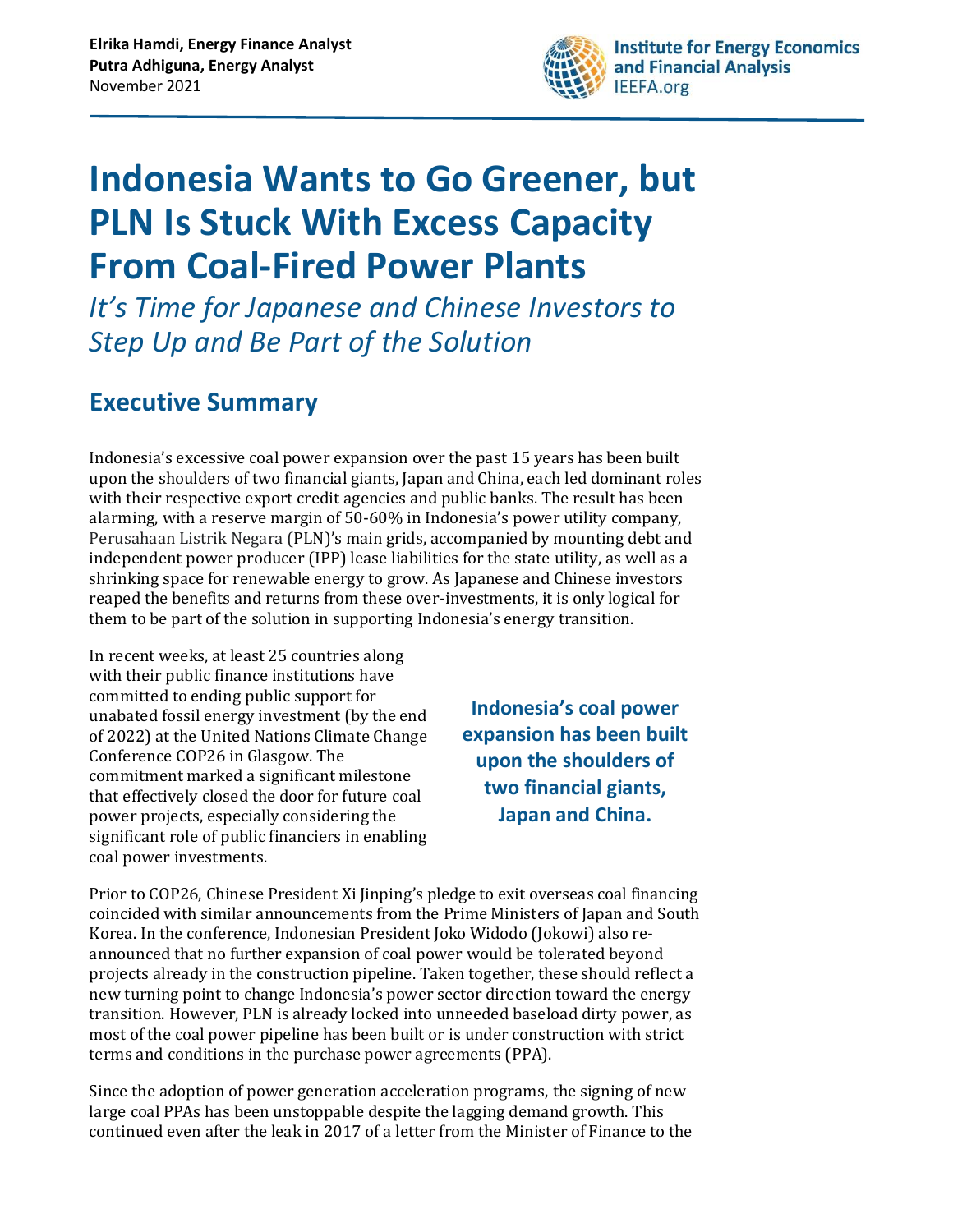Ministry of Energy and Mineral Resources (MEMR) and Ministry of State-Owned Enterprises (MSOE). The letter expressed concern over PLN's financial situation, particularly its liquidity and solvency. Only in 2020 did PLN's new management and MEMR start to publicly acknowledge the mounting financial pressure on the power company, the risks it faced on oversupply and under-demand, and its limited ability to increase tariffs.

The role of Japanese and Chinese financiers in unlocking funding for Indonesia's coal- fired power plant (CFPP) projects is consistent with the pattern seen in other markets. The Institute for Energy Economics and Financial Analysis' (IEEFA) data show that Japanese and Chinese investors combined have 41% of ownership interests in Indonesia's coal IPP projects. Sumitomo Group appears to have the largest share. China Energy Investment (Shenhua Guodian Group) and China Huadian Group came in second and third if we exclude PLN subsidiaries' ownership in IPP projects.

Of the 31.9 gigawatts (GW) of currently installed CFPP capacity in Indonesia, 41% or 12.9GW was financed by Chinese entities, either fully or partially, while Japanese banks backed 17% or 5.5GW. As for the 13.8GW in the pipeline, at least 7.3GW have received financing from Japan or China and 2GW from South Korea. The remaining 4.5GW is still in the planning stages or under construction with limited information about reaching financial close.

**Japanese and Chinese investors combined have 41% of ownership interests in Indonesia's coal IPP projects.**

Most of these investments were made possible through a project finance structure. The structure allows a developing country to acquire funding for capital intensive infrastructure projects without collateral, except for the project itself. However, this is often at the expense of a strict contract structure and a full loan or business viability guarantee from the host government.

IEEFA's analysis on non-exhaustive datasets found that public financiers such as the Japan Bank for International Cooperation (JBIC), China Development Bank (CDB), Export-Import Bank of China (CEXIM) and the Export-Import Bank of Korea (KEXIM), have all played a monumental role beyond their traditional role as investment enablers. For example, in the 2 x 1000 megawatts (MW) Batang project, JBIC had acted as the majority lender, providing IDR 29 trillion (US\$2.0 billion), while a syndicate of other Japanese commercial banks including Mizuho, Sumitomo and Mitsubishi UFJ (MUFJ), provided the balance of US\$ 1.4 billion.

Chinese public financiers took similar paths. Available records suggest that both CEXIM and CDB were involved as sole funders of CFPP projects, such as the 2 x 1000MW Java-7 and the 2 x 600MW Sumsel-8 mine mouth plant.

While building some coal power capacity has offered solutions in the past decades, overbuilding them has never been wise. There is every reason to believe that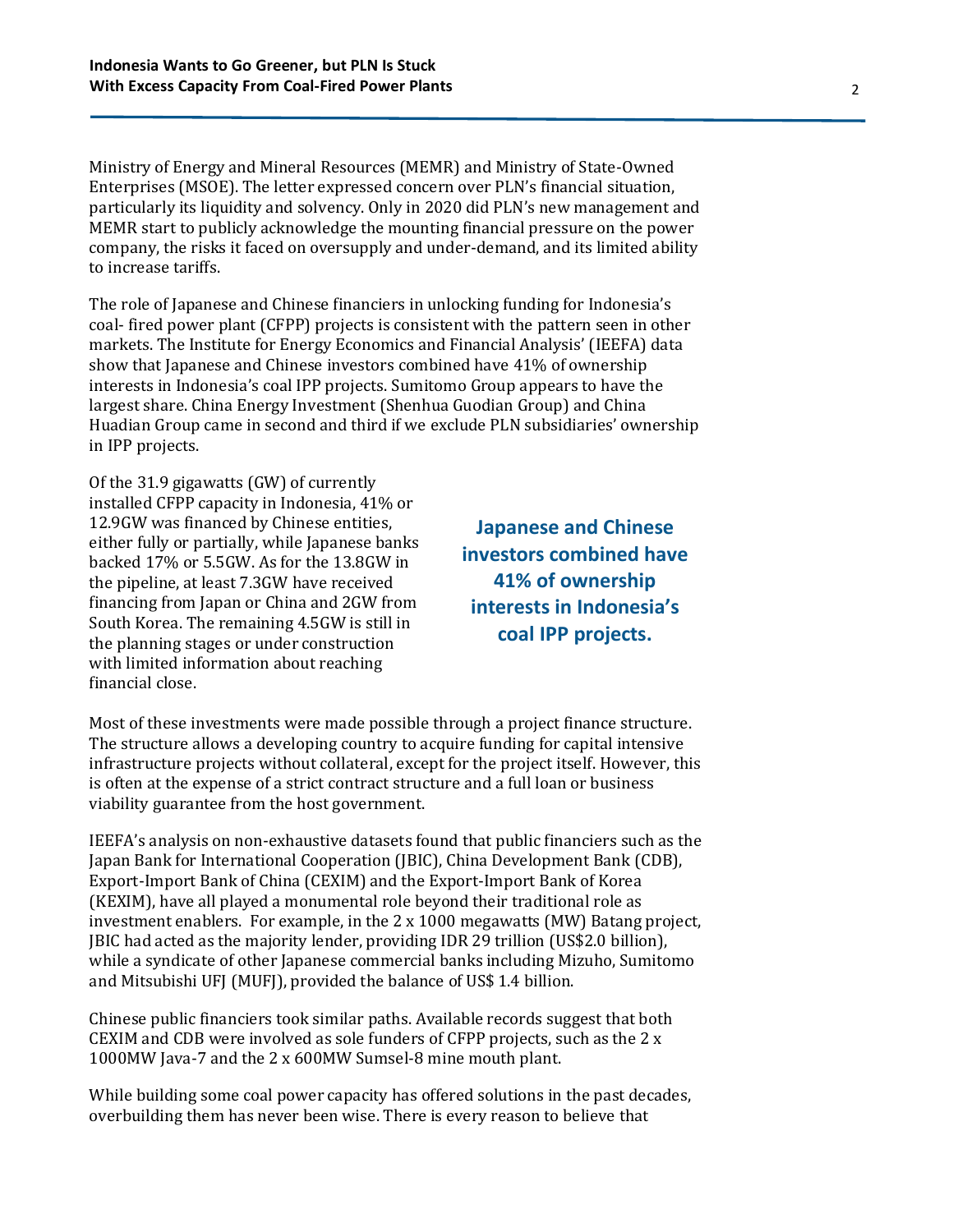representatives of some of PLN's largest IPPs and lenders would like to see PLN's financials stabilize so they can benefit from Indonesia's long-term growth potential. The challenge now is to find a way to bring the various parties together before there is a crisis that would limit the Jokowi Administration's ability to map out credible options and protect the interests of vulnerable communities, ratepayers, and taxpayers.

If the big players - Japanese and Chinese IPP investors, their banks, export credit agencies, and multilaterals including the Asian Infrastructure Investment Bank (AIIB) and the Asian Development Bank (ADB) - seek a constructive role in resolving PLN's problems, there are four basic steps that would support confidence in PLN and permit a transparent dialogue about durable reforms. Steps should be taken to:

- 1. Establish a new standard of transparent governance for any reform process including system planning, debt renegotiations, coal retirement, and new power purchase agreements granted via tender processes.
- 2. Conduct a thorough performance system audit for at least five of PLN's main grid systems to provide a clear understanding of what is needed for a complete energy transition.
- 3. Ensure that under-performing CFPPs and proposed CFPPs in the pipeline that have not reached financial close are cancelled.
- 4. Accelerate a new "green" Electricity Supply Business Plan (Rencana Usaha Penyediaan Tenaga Listrik or RUPTL) process to identify cost-effective new renewables opportunities for existing and future investors.
- 5. Prioritize grid planning, backed by fresh investment to ensure that flexibility, resilience, and the required system services are appropriately funded to support renewables integration.

These steps would give all parties a common purpose and prevent transactional half-measures from cluttering the discussion if properly implemented. To meet this standard, it's crucial that discussions on renegotiation or sector restructuring should not be treated as business as usual. The Indonesian government must first acknowledge that PLN is in crisis and any panel convened to negotiate with the IPPs should also include participation of relevant ministries to ensure broad political accountability.

Decoupling short-term political goals from PLN's planning processes might be a start. To do this, the creation of a credible and empowered independent power sector regulator could provide the unbiased authority to align policy, planning, and project implementation. A well-supported independent regulator could work with stakeholders to clarify realistic tariff assumptions and oversee PLN's obligations to other state-owned enterprises (SOEs), influential consumer groups, and communities affected by PLN's performance.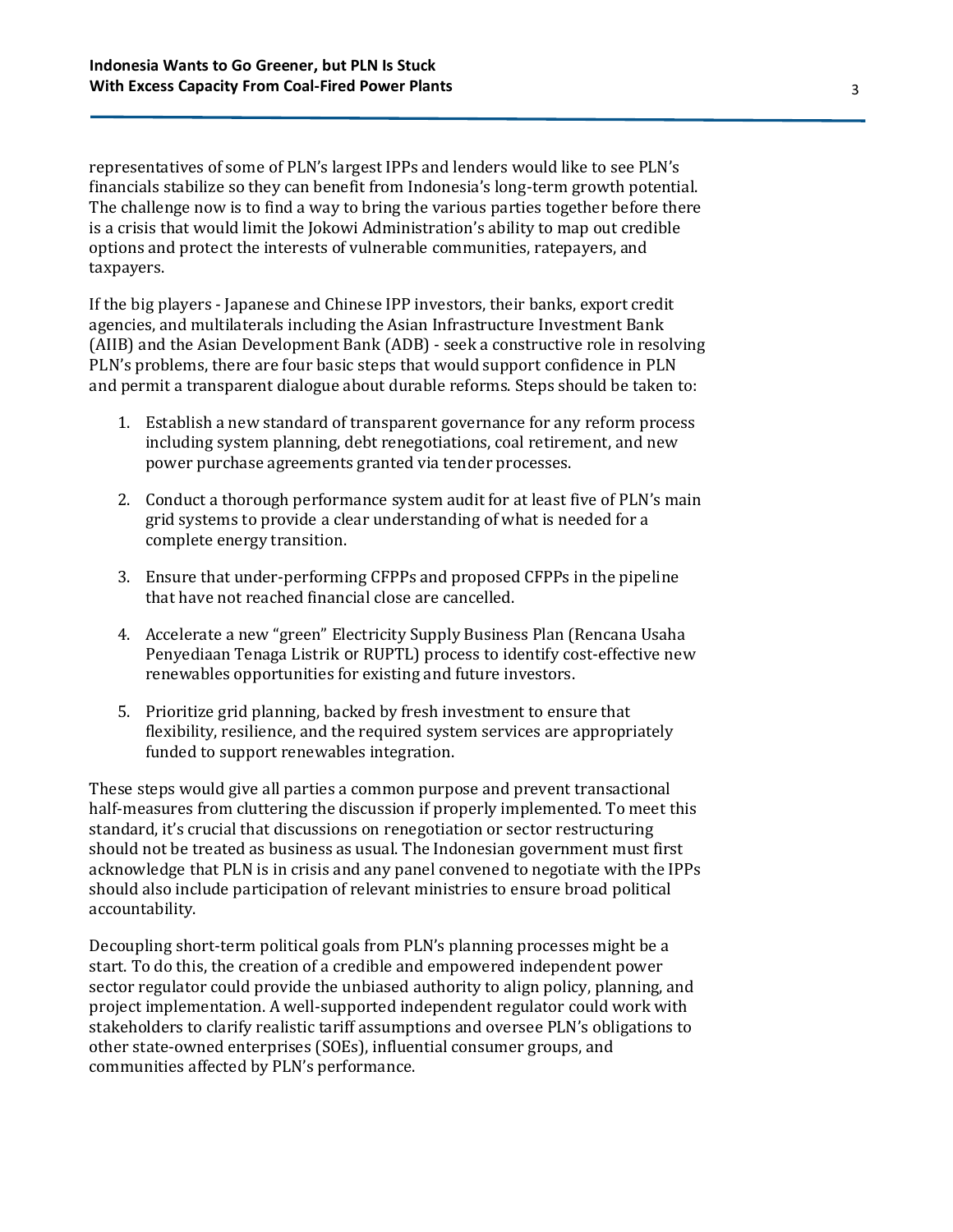PLN's 2021 RUPTL marked a renewed commitment for Indonesia to reduce emissions, while also highlighting the need for significant investment in renewable power capacity and grid flexibility. Of note, the "green" RUPTL includes the first serious embrace of solar technology in PLN's future, complemented by the introduction of pumped hydro storage. Both technologies are critical to PLN's efforts to develop the capacity and the operating skills to integrate renewables efficiently.

**PLN's 2021 RUPTL marked a renewed commitment for Indonesia to reduce emissions.**

Even in a modest demand growth scenario, the country's power demand is forecast to rise from 253 terawatt-hours (TWh) in 2021 to 390TWh by 2030, creating meaningful market opportunities for renewable capacity. And, in turn, Japanese and Chinese investors with cost-effective renewable and storage technologies abetted by smart grid and smart appliance solutions could benefit from the same concessional financing that has been available for coal technology.

### **Brief Background**

In late June 2021, the Director General of Electricity, Rida Mulyana, delivered an important message. For the first time, he insisted on the need for IPPs to "share the pain" as PLN confronts the economic consequences of worsening oversupply in PLN's two biggest grids, namely Java-Bali and Sumatera.

"There's room for discussions, to share the pain. That's what we're encouraging them to do," Mulyana said. PLN might not be able to cancel PPAs, he said. However, it should be able to renegotiate certain conditions, including postponing the Commercial Operations Date (COD) of projects still under construction, and the take-or-pay clause in the PPAs. 1

The news of the Director General's comments came as the first clear sign that backers of Indonesia's large pipeline of coal IPPs should be flexible on terms and conditions, despite having fixed PPAs. By September, PLN had made progress in negotiations with several IPPs with the biggest, the 2x1000MW Batang coal-fired power plant, agreeing to push back its COD.<sup>2</sup>

**PLN is now trapped in a financial straitjacket that leaves few easy options for reform.**

This is progress but extending COD is metaphorically still kicking the can down the road. It does not solve PLN's existential crisis, compounded by excess capacity,

<sup>1</sup> [PLN renegotiates PPAs with IPPs amid oversupply issue.](https://petromindo.com/news/article/pln-renegotiates-ppas-with-ipps-amid-oversupply-issue) Petromindo. 30 June 2021.

<sup>2</sup> [PLN says some IPPs agree to push back COD, lower capacity factor.](https://petromindo.com/news/article/pln-says-some-ipps-agree-to-push-back-cod-lower-capacity-factor) Petromindo. 1 September 2021.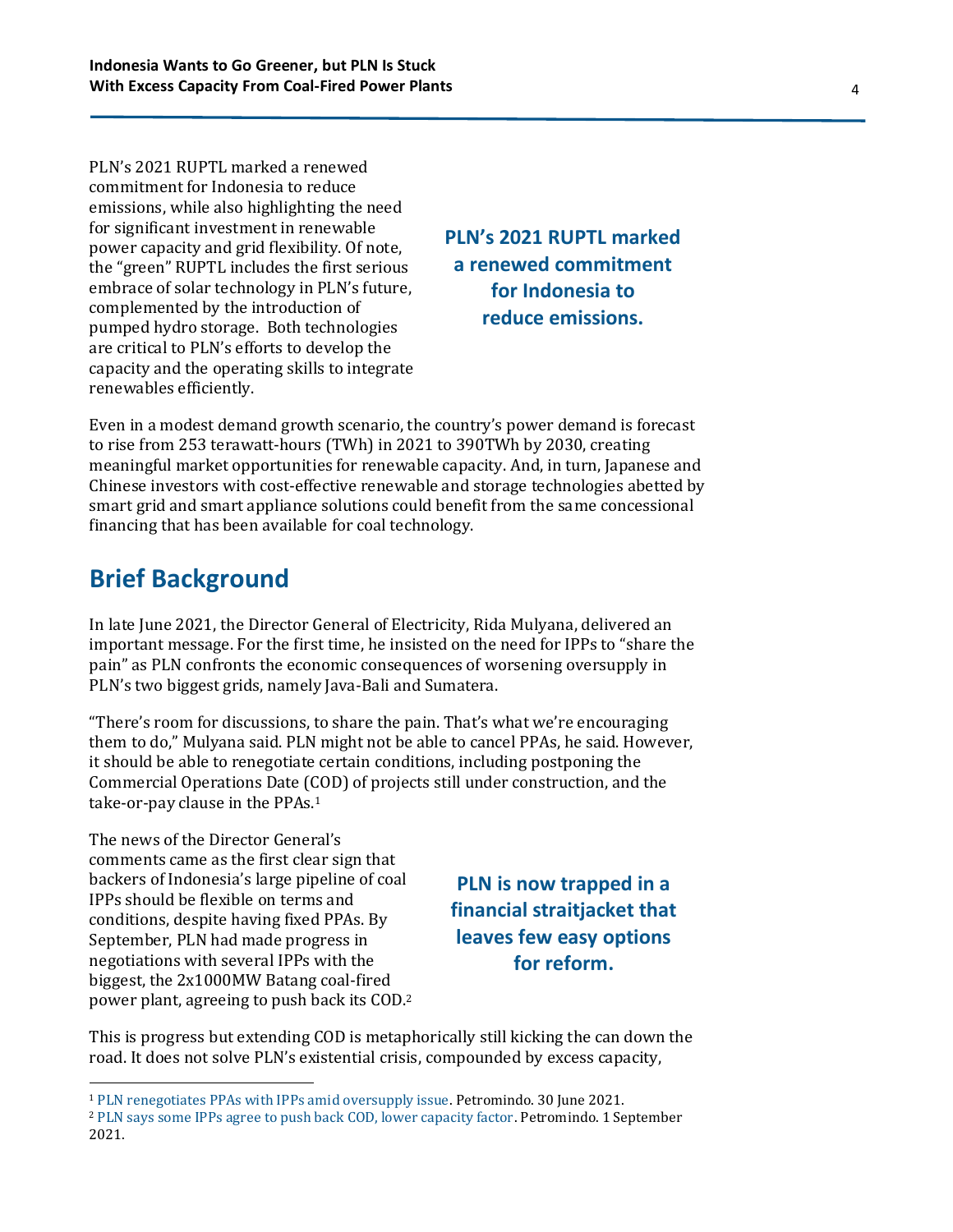weaker-than-forecast demand, and over-reliance on guaranteed baseload CFPP contracts, making it legally difficult to avoid coal lock-in.

The issue of power overcapacity was not unheralded. Since 2017, IEEFA has scrutinized PLN's financial and operational data, highlighting the discrepancy between over-optimistic demand growth forecasts and the realized power consumption. <sup>3</sup> In that time, the misalignment of planning and policy with the reality of Indonesia's power market has led to an overinvestment in generation capacity. PLN is now trapped in a financial straitjacket that leaves few easy options for reform.

This is a crisis that has so far garnered little attention from the Indonesian public, as tariffs and power for electricity have largely been stable. By 2020, however, it was becoming hard to ignore PLN's weak financial fundamentals, and the COVID-19 pandemic depressed PLN's demand even further. But instead of acknowledging that the government was increasingly forced to prop PLN up in an unsustainable way, PLN remained coy about it.

The government and PLN had hoped Indonesia would have a traditional "V" shape recovery post-pandemic and that demand would recover within a year. Instead, power consumption shrank by -0.8% in 2020, <sup>4</sup> although today it has bounced back, 4.4%<sup>5</sup> up year-to-date.

In the early days of the pandemic, IEEFA issued several briefing notes, stressing the importance of bringing all stakeholders together to share the burden with PLN. 6 Renegotiation of IPP PPAs was highlighted as the most realistic way to craft a durable financial solution for PLN, using the crisis as an opportunity to reboot and restructure. Sadly, PLN's management consistently rejected the idea, claiming they had no intention of going into legal battles over these contracts. <sup>7</sup> Yet, recent statements indicate that PLN is now embracing 'consultations' with some IPPs to discuss the postponement of CODs and scaling down the capacity factor from 85% to 65%, while PLN waits for demand to rise.<sup>8</sup>

<sup>3</sup> [Overpaid and Underutilised: How Capacity Payments to Coal Fired Power Plants Could Lock](https://ieefa.org/wp-content/uploads/2017/08/Overpaid-and-Underutilized_How-Capacity-Payments-to-Coal-Fired-Power-Plants-Could-Lock-Indonesia-into-a-High-Cost-Electricity-Future-_August2017.pdf)  [Indonesia into a High-Cost Electricity Future.](https://ieefa.org/wp-content/uploads/2017/08/Overpaid-and-Underutilized_How-Capacity-Payments-to-Coal-Fired-Power-Plants-Could-Lock-Indonesia-into-a-High-Cost-Electricity-Future-_August2017.pdf) IEEFA. August 2017.

<sup>4</sup> [PLN presentation material for RUPTL 2021 Dissemination.](https://gatrik.esdm.go.id/assets/uploads/download_index/files/cdb39-materi-diseminasi-ruptl-2021-2030-publik.pdf) 5 October 2021.

<sup>5</sup> [PLN: Power consumption up 4.44% driven by stronger demand from industries.](https://www.petromindo.com/news/article/pln-power-consumption-up-4-44-driven-by-stronger-demand-from-industries) Petromindo, 9 September 2021.

<sup>6</sup> PLN in Crisis—[Time for Independent Power Producers to Share the Pain?.](https://ieefa.org/wp-content/uploads/2020/04/PLN_Time-for-IPPs-to-Share-the-Pain_April-2020.pdf) IEEFA. April 2020.

<sup>7</sup> [PLN belum berniat lakukan renegosiasi kontrak PPA pada pembangkit tua.](https://industri.kontan.co.id/news/pln-belum-berniat-lakukan-renegosiasi-kontrak-ppa-pada-pembangkit-tua?page=all) Kontan. 7 August 2020.

<sup>8</sup> PLN Vice CEO, Darmawan Prasodjo admitted this in a public webinar held by Kompas on Thursday, 21 October 2021.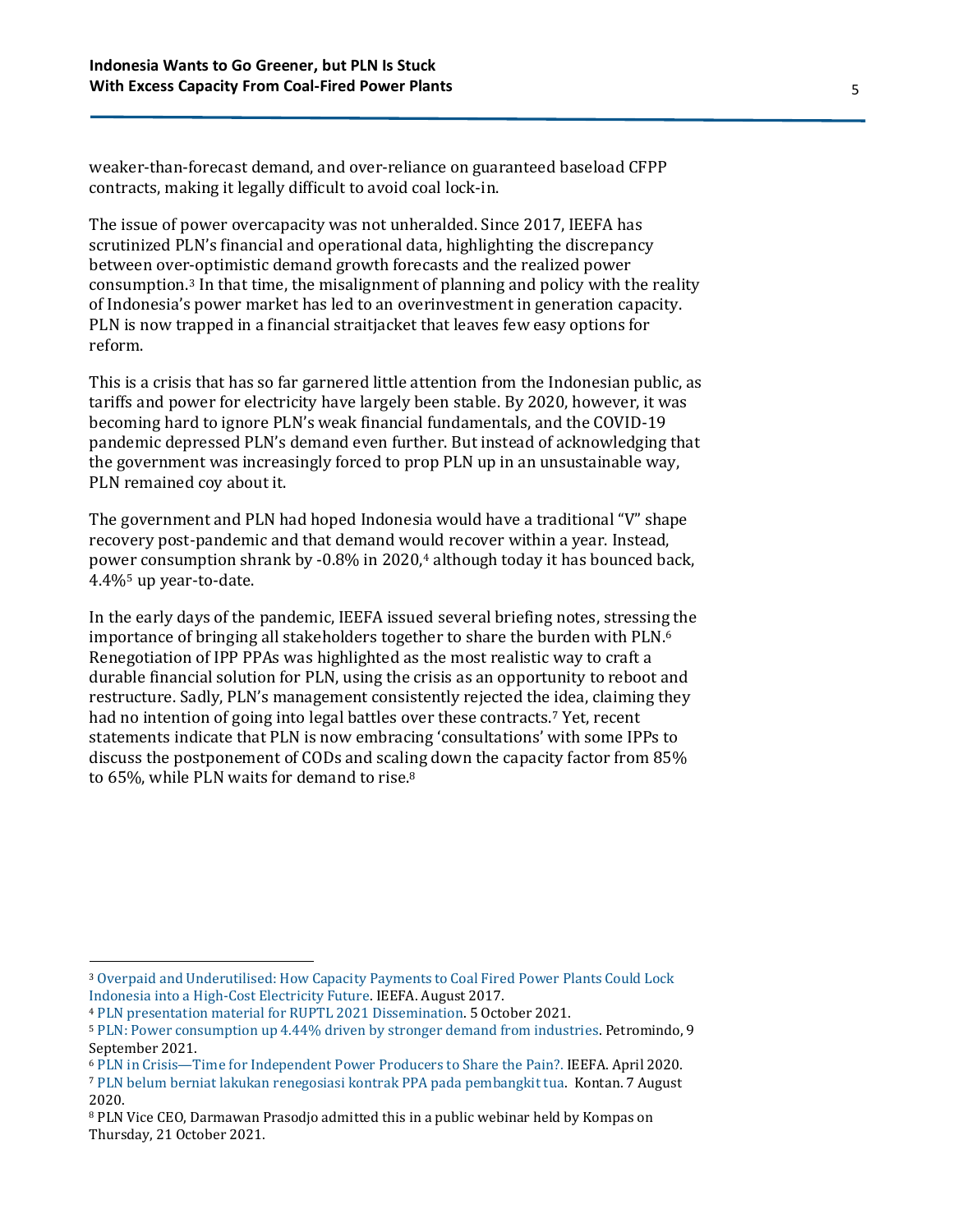### **How Did PLN End Up Here?**

PLN's strategy of high reliance on rigid PPAs began with the 1997 Asian Financial Crisis. At the time, PLN's financials were overwhelmed by the impact of the financial crisis, which undermined the Indonesian Government's standing in global markets. PLN was collateral damage and was unable to maintain cash flow, repay debt, or secure funding for planned investments. It was locked out of capital markets at the time when new power capacity could unlock the country's growth potential.

Post-crisis, private sector IPPs backed by project finance, following the multilateral bank playbook, became a way out for Indonesia. Often celebrated as the best solution for developing capital intensive projects, project finance structures allow developing countries previously unable to acquire funding for infrastructure projects to borrow at a lower cost without fixed collateral, other than the project itself and future cash flows.

Project finance typically comes with demanding conditions, including very rigid contract structures, with strict terms and conditions to secure loan repayment with low risk to the lenders. The essential PPA requirements to support project financing are take-or-pay clauses and guarantees, typically from the host government. In Indonesia's case, this has required a sovereign guarantee of the loan principal or a business viability guarantee from the government or the off-taker. The structural weakness of the Indonesian rupiah, and resultant foreign exchange (FX) risks for lenders, also resulted in terms to protect the IPPs from FX risks. The supportive terms were advantageous to lenders, setting the stage for private players, project sponsors, and financiers alike to step in. Japan and China took leading roles in enabling coal power build-out.



#### **Figure 1: Timeline of Key Events**

So*urce: Compiled sources.*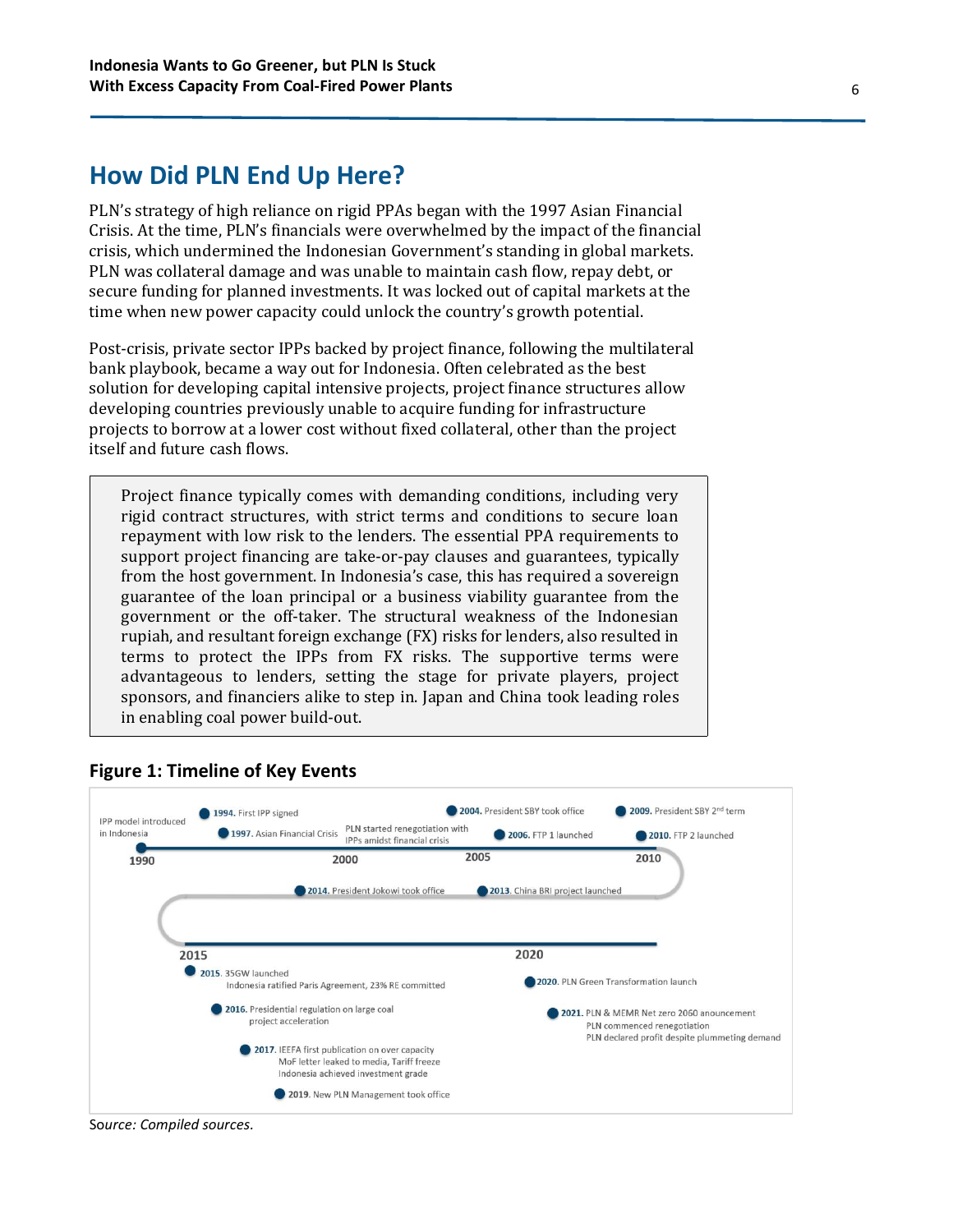The catalyst for PLN's growing dependence on IPPs with restrictive PPAs came during President Susilo Bambang Yudhoyono's administration when the Fast-Track Program 1 (FTP 1) was introduced. The program aimed to accelerate generation capacity by adding 10GW of CFPPs. At the time, large-scale CFPPs were considered a cheaper alternative to diesel power plants. Fast-Track Program 2 (FTP 2) followed four years later, in a similar heavy coal-baseload pattern, but with a greater share of renewables, particularly hydro and geothermal. The implementation of FTP 1 and FTP 2 suffered many delays, with some projects facing extended hold-ups.

When President Joko Widodo took office in late 2014, he adopted a more ambitious target of constructing 35GW of generation capacity within five years. The plan was linked to the government's bullish economic targets. This optimism about Indonesia's growth prospects and PLN's fear of not coping with demand increases leads planners to embrace an over-optimistic power demand forecast that has had long lasting implications.

The key to the over-estimation was the choice of the multiplier applied to gross domestic product (GDP) growth forecasts to estimate power demand. Instead of using a more prudent multiplier, PLN adopted a demand elasticity factor of 1.34 times the GDP growth to align with the political agenda, rather than the bottom-up supply-demand needs of the power system. It could be argued that the elasticity was based on the average of the 2004-14 figures (see below graph). However, erratic data trends, as well as declining energy intensity of growth in most developing countries, should have been noted as reasons for more caution. 9

IEEFA's analysis found that the exaggerated demand growth forecasts showed persistent over-estimation by an average of 34.2% over an eight-year period since the 2015 RUPTL issuance.<sup>10</sup>

<sup>9</sup> [Global Energy Intensity Continues to Decline.](https://www.eia.gov/todayinenergy/detail.php?id=27032) EIA. 12 July 2016.

<sup>10</sup> PLN in Crisis—[Time for Independent Power Producers to Share the Pain?](https://ieefa.org/wp-content/uploads/2020/04/PLN_Time-for-IPPs-to-Share-the-Pain_April-2020.pdf) IEEFA. April 2020.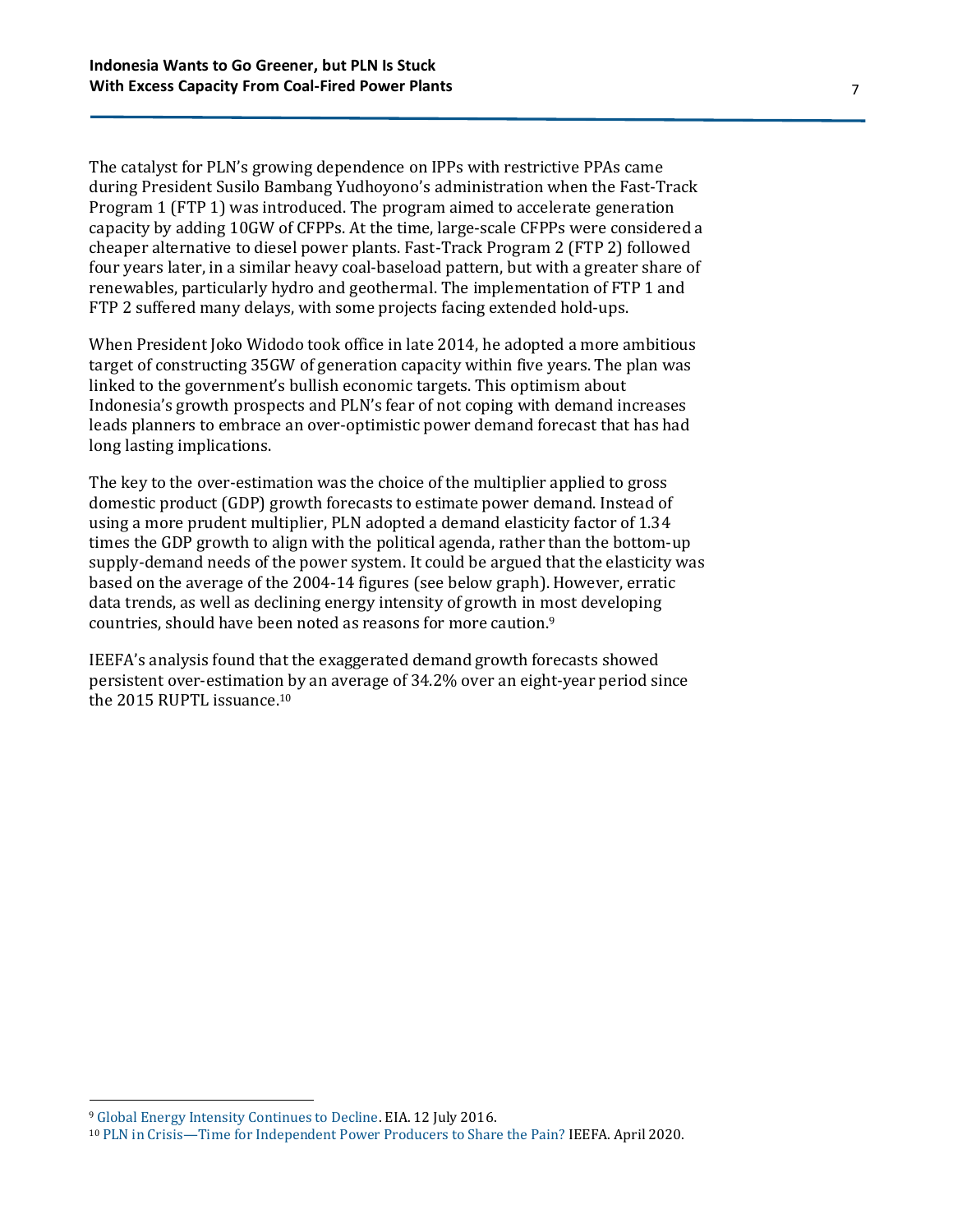

**Figure 2: Misalignment of Demand Forecast vs Realization**

Looking back at the early years after the Asian Financial Crisis, it's hard not to sympathize with PLN's effort to prioritize Indonesia's electrification needs. Project finance backed by sovereign guarantees delivered bulk power generation capacity, but it has come at a high cost. Having so much capacity governed by inflexible PPA terms now makes it difficult for PLN to arrive at a cost-effective capacity and debt management scenario that responds to today's realities with balanced risk-sharing mechanisms between PLN and the IPPs.

The first sign that a reset might be needed emerged in 2017 after Indonesia received investment grade status, in recognition of the country's significantly improved financial fundamentals, which then cut borrowing costs to reflect lower credit and FX risks for lenders. So, when new PPA contracts with strict take-or-pay mechanisms for unneeded capacity were still being signed, this raised further questions. Especially when generous terms and conditions of PLN's new PPA contracts (given the high level of guarantees) were still being offered to lenders and project sponsors, despite Indonesia's new investment grade status.

So*urce: PLN presentation on 25th August 2021.*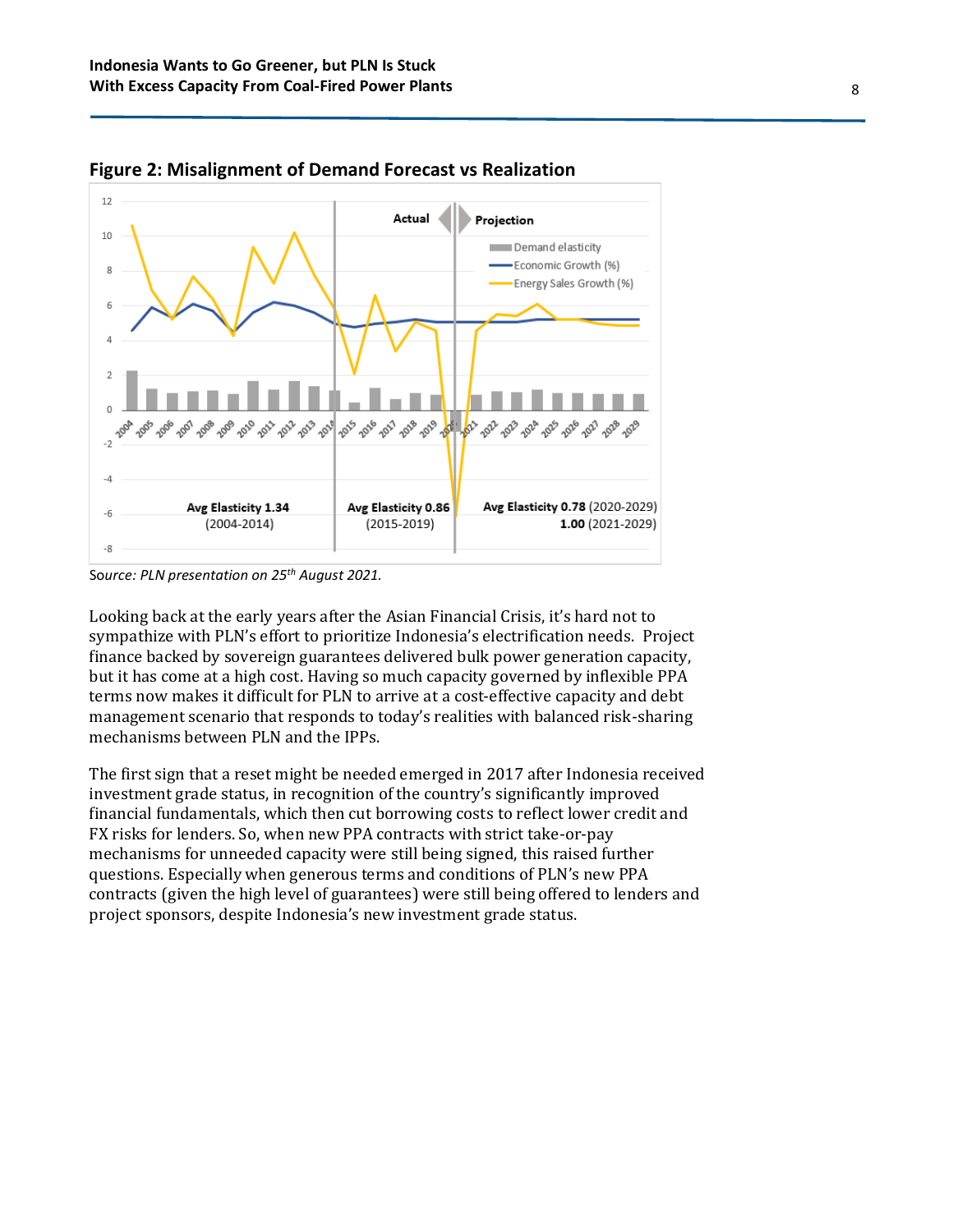Sector analysts were alerted to the issues by a leaked letter from the Minister of Finance, Sri Mulyani, to the then Minister of State-Owned Enterprise (MSOE) Rini Soemarno, and the Minister of Energy and Mineral Resource (MEMR) Ignasius Jonan. The letter expressed Sri Mulyani's concern over PLN's financial situation, in particular the company's current and future liquidity and solvency. The minister highlighted how the Ministry of Finance (MoF) had asked PLN's lenders to issue waivers due to PLN's inability to meet the terms of its loan covenants over the years. She also highlighted the fact that due to limited internal cash flow, PLN had to find external funding to fulfil its obligations, especially those mandated by the government.

### **The first sign that a reset might be needed emerged in 2017 after Indonesia received investment grade status.**

Notably, the finance minister was very clear in the letter about concerns related to PLN's ability to service its debt in the future, electricity sales had not grown as targeted, and the government's decision not to increase the electricity tariff could expose PLN to a risk of default. She also asked both ministries to reconsider the 35GW target to reflect PLN's inability to finance its investment from its own operational cash flow, the outlook for PLN's high debt maturity profile, as well as the impact on the Government of Indonesia on the ballooning subsidy, and State Capital Injection obligations to support SOEs such as PLN.<sup>11</sup>

Sri Mulyani deserves credit for highlighting the key risk factors that undermine PLN's financial stability. Rather than addressing the risks, PLN's CEO responded with denials to the leaked letter, saying that PLN's financials were fine and under control. <sup>12</sup> In fact, a few high-capacity coal-fired IPP projects with strict take-or-pay provisions were finalized during this period, despite warnings of oversupply to PLN's biggest grid, the Java-Bali.

<sup>11</sup> [Sri Mulyani Surati Jonan dan Rini Soal Potensi Gagal Bayar Utang PLN.](https://kumparan.com/kumparannews/sri-mulyani-surati-jonan-dan-rini-soal-potensi-gagal-bayar-utang-pln/3) Kumparan. 27 September 2017.

<sup>12</sup> [Surat Sri Mulyani Bocor, PLN Klaim Keuangannya Aman.](https://bisnis.tempo.co/read/1020399/surat-sri-mulyani-bocor-pln-klaim-keuangannya-aman) Tempo. 28 September 2017.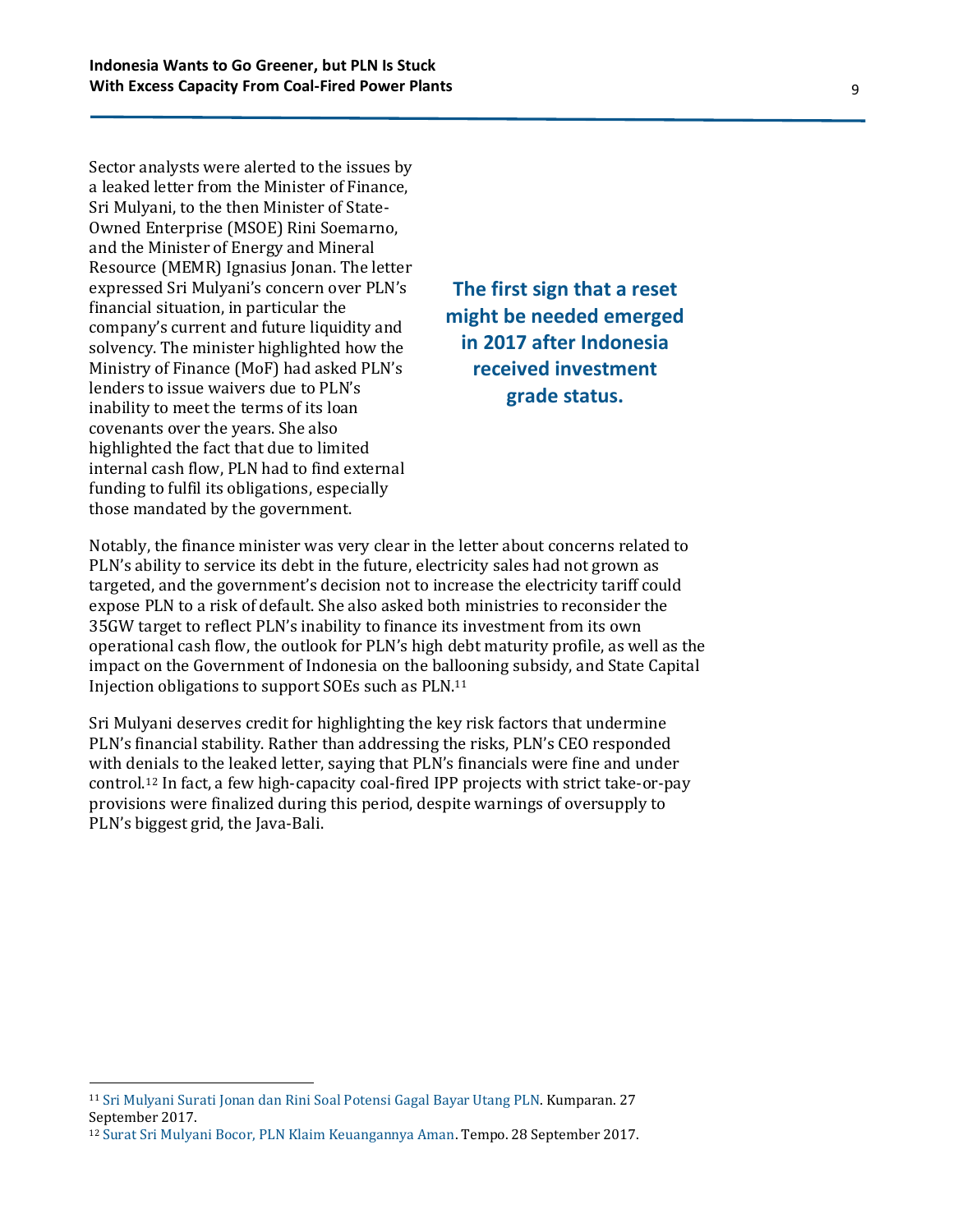| <b>Province</b>                                                                                                                                                                                                                                                                                                                                                                                                                                                                                                                                                                                                                                                                                                                                                                                                                                                                                                                                                                                                                                                                                                                                                        | Construct                                                                                                                                                                                                                                                                                                              | Procurem<br>PPA                                                                                                | <b>Financing</b> | Planning                                    | <b>Designated Name</b>                                                                                               | Owner       |                                                                                       | <b>Financier</b>                                                                    | Remarks                                                                                                                                                                                                                                                                                                                                                                                                                                                                                                                                     | Capacity<br>(MW) | <b>PPA</b><br>Signed     | <b>Financial</b><br>Close | <b>COD</b> year |
|------------------------------------------------------------------------------------------------------------------------------------------------------------------------------------------------------------------------------------------------------------------------------------------------------------------------------------------------------------------------------------------------------------------------------------------------------------------------------------------------------------------------------------------------------------------------------------------------------------------------------------------------------------------------------------------------------------------------------------------------------------------------------------------------------------------------------------------------------------------------------------------------------------------------------------------------------------------------------------------------------------------------------------------------------------------------------------------------------------------------------------------------------------------------|------------------------------------------------------------------------------------------------------------------------------------------------------------------------------------------------------------------------------------------------------------------------------------------------------------------------|----------------------------------------------------------------------------------------------------------------|------------------|---------------------------------------------|----------------------------------------------------------------------------------------------------------------------|-------------|---------------------------------------------------------------------------------------|-------------------------------------------------------------------------------------|---------------------------------------------------------------------------------------------------------------------------------------------------------------------------------------------------------------------------------------------------------------------------------------------------------------------------------------------------------------------------------------------------------------------------------------------------------------------------------------------------------------------------------------------|------------------|--------------------------|---------------------------|-----------------|
| <b>Banten</b>                                                                                                                                                                                                                                                                                                                                                                                                                                                                                                                                                                                                                                                                                                                                                                                                                                                                                                                                                                                                                                                                                                                                                          |                                                                                                                                                                                                                                                                                                                        |                                                                                                                |                  |                                             | IDN,<br><b>IPP</b><br>Jawa-9 & Jawa-10<br>KR                                                                         |             | KR, CHN                                                                               | Indo Tenaga Raya (Indonesia Power 51%, Barito<br>Pacific 34%, KEPCO 15%)            | 2,000                                                                                                                                                                                                                                                                                                                                                                                                                                                                                                                                       | 2017             | 2020                     | 2025/26                   |                 |
| Aceh                                                                                                                                                                                                                                                                                                                                                                                                                                                                                                                                                                                                                                                                                                                                                                                                                                                                                                                                                                                                                                                                                                                                                                   |                                                                                                                                                                                                                                                                                                                        |                                                                                                                |                  | Meulaboh aka Nagan Raya Unit 3-4            | <b>IPP</b>                                                                                                           | CHN,<br>IDN | unknown                                                                               | Meulaboh Power Gen (PP Energi 34%. China<br>Datang Ovs 62%, Sumberdaya Sewatama 4%) | 400                                                                                                                                                                                                                                                                                                                                                                                                                                                                                                                                         | 2017             | $\overline{\phantom{a}}$ | 2023                      |                 |
| Jambi                                                                                                                                                                                                                                                                                                                                                                                                                                                                                                                                                                                                                                                                                                                                                                                                                                                                                                                                                                                                                                                                                                                                                                  |                                                                                                                                                                                                                                                                                                                        |                                                                                                                |                  |                                             | PLTU MT Jambi-1 Unit 1-2                                                                                             | <b>IPP</b>  | <b>IDN</b>                                                                            | have not<br>FC                                                                      | 600<br>reached Putra Indotenaga - PLN BB<br>2018<br>600<br>2019<br>1200<br>2017<br>50<br>2017                                                                                                                                                                                                                                                                                                                                                                                                                                               | not yet          | 2027                     |                           |                 |
|                                                                                                                                                                                                                                                                                                                                                                                                                                                                                                                                                                                                                                                                                                                                                                                                                                                                                                                                                                                                                                                                                                                                                                        |                                                                                                                                                                                                                                                                                                                        | have not<br>CHN,<br><b>IPP</b><br>reached<br><b>IDN</b><br>China Huadian x%)<br>FC<br>PLTU MT Jambi-2 Unit 1-2 |                  | Pembangkitan Perkasa Daya (PT PP Energi 5%, |                                                                                                                      |             | not yet                                                                               | 2026                                                                                |                                                                                                                                                                                                                                                                                                                                                                                                                                                                                                                                             |                  |                          |                           |                 |
| <b>South Sumatera</b>                                                                                                                                                                                                                                                                                                                                                                                                                                                                                                                                                                                                                                                                                                                                                                                                                                                                                                                                                                                                                                                                                                                                                  |                                                                                                                                                                                                                                                                                                                        |                                                                                                                |                  |                                             | MT Sumsel-8 Unit 1-2                                                                                                 | <b>IPP</b>  | CHN,<br>Huadian Bukit Asam Power (Bukit Asam 45%,<br>CHN<br>IDN<br>China Huadian 55%) |                                                                                     |                                                                                                                                                                                                                                                                                                                                                                                                                                                                                                                                             |                  | 2018                     | 2022                      |                 |
| <b>North Sulawesi</b>                                                                                                                                                                                                                                                                                                                                                                                                                                                                                                                                                                                                                                                                                                                                                                                                                                                                                                                                                                                                                                                                                                                                                  |                                                                                                                                                                                                                                                                                                                        |                                                                                                                | Sulut 3 Unit 1   | <b>IPP</b>                                  | IDN,<br><b>CHN</b>                                                                                                   | IDN         | Minahasa Cahaya Lestari (Toba Bara S 90%,<br>Sinohydro Corp 10%)                      |                                                                                     |                                                                                                                                                                                                                                                                                                                                                                                                                                                                                                                                             | 2018             | 2021                     |                           |                 |
| Both the SOE and MEMR ministries were seemingly inattentive to PLN's financial<br>condition until economic growth plateaued in 2019. Even then, PLN's inability to<br>raise tariffs and increase demand while struggling with volatile coal and gas prices<br>and excess capacity was viewed as transitory risks subservient to hitting capacity<br>expansion targets. Lenders and USD bond investors were also inattentive due to the<br>close link between PLN's credit rating and the investment-grade sovereign rating.<br>It wasn't until the pandemic hit in 2020 that PLN's new management finally<br>acknowledged the company's risks. The new CEO, Zulkifli Zaidi, a former banker,<br>made a public statement in June 2020 about PLN's unhealthy cash flow condition,<br>courageously asking the government to disburse the compensation payment as<br>promised. <sup>13</sup> This initiated a period of growing transparency regarding PLN's<br>challenges. In the past six months, PLN's officials have stepped up to dialogues,<br>presumably to prepare the public for the tougher steps and higher tariffs that may<br>be required in the near future. |                                                                                                                                                                                                                                                                                                                        |                                                                                                                |                  |                                             |                                                                                                                      |             |                                                                                       |                                                                                     |                                                                                                                                                                                                                                                                                                                                                                                                                                                                                                                                             |                  |                          |                           |                 |
| on PLN's Financials                                                                                                                                                                                                                                                                                                                                                                                                                                                                                                                                                                                                                                                                                                                                                                                                                                                                                                                                                                                                                                                                                                                                                    |                                                                                                                                                                                                                                                                                                                        |                                                                                                                |                  |                                             |                                                                                                                      |             |                                                                                       |                                                                                     | And Now the Fragile Recovery Is Putting More Strain                                                                                                                                                                                                                                                                                                                                                                                                                                                                                         |                  |                          |                           |                 |
|                                                                                                                                                                                                                                                                                                                                                                                                                                                                                                                                                                                                                                                                                                                                                                                                                                                                                                                                                                                                                                                                                                                                                                        |                                                                                                                                                                                                                                                                                                                        |                                                                                                                |                  |                                             | improvement in the fiscal picture in 2021, targeting a deficit of 6.1% and<br>downgrading 2022 GDP growth to 4.9%.15 |             |                                                                                       |                                                                                     | With the shadow of Covid-19 finally receding, there are hopes Indonesia can move<br>toward a more sustainable economic recovery. The latest estimates for Indonesia's<br>trade balance look promising with a surplus of US\$4.7 billion in August 2021 <sup>14</sup><br>helped by surging coal exports. Indonesia's overall economic recovery is still very<br>fragile, however. The fiscal deficit remains a significant structural risk, with growing<br>SOE liabilities and limited taxing power. In a recent report, Fitch forecasts no |                  |                          |                           |                 |
|                                                                                                                                                                                                                                                                                                                                                                                                                                                                                                                                                                                                                                                                                                                                                                                                                                                                                                                                                                                                                                                                                                                                                                        | <sup>13</sup> Dirut Akui PLN Tidak Sehat, Utang Sudah Dekati Rp500 Triliun. Dunia Energi. 25 June 2020.<br><sup>14</sup> Indonesia Balance of Trade. Trading Economics. Accessed on 7 October 2021.<br><sup>15</sup> Indonesia's Deficit Financing Reflects Difficult Policy Choices. Fitch Ratings. 6 September 2021. |                                                                                                                |                  |                                             |                                                                                                                      |             |                                                                                       |                                                                                     |                                                                                                                                                                                                                                                                                                                                                                                                                                                                                                                                             |                  |                          |                           |                 |

#### **Table 1: PPAs Signed in 2017 and After**

## **And Now the Fragile Recovery Is Putting More Strain on PLN's Financials**

<sup>13</sup> [Dirut Akui PLN Tidak Sehat, Utang Sudah Dekati Rp500 Triliun.](https://www.dunia-energi.com/dirut-akui-pln-tidak-sehat-utang-sudah-dekati-rp500-triliun/) Dunia Energi. 25 June 2020.

<sup>14</sup> [Indonesia Balance of Trade.](https://tradingeconomics.com/indonesia/balance-of-trade) Trading Economics. Accessed on 7 October 2021.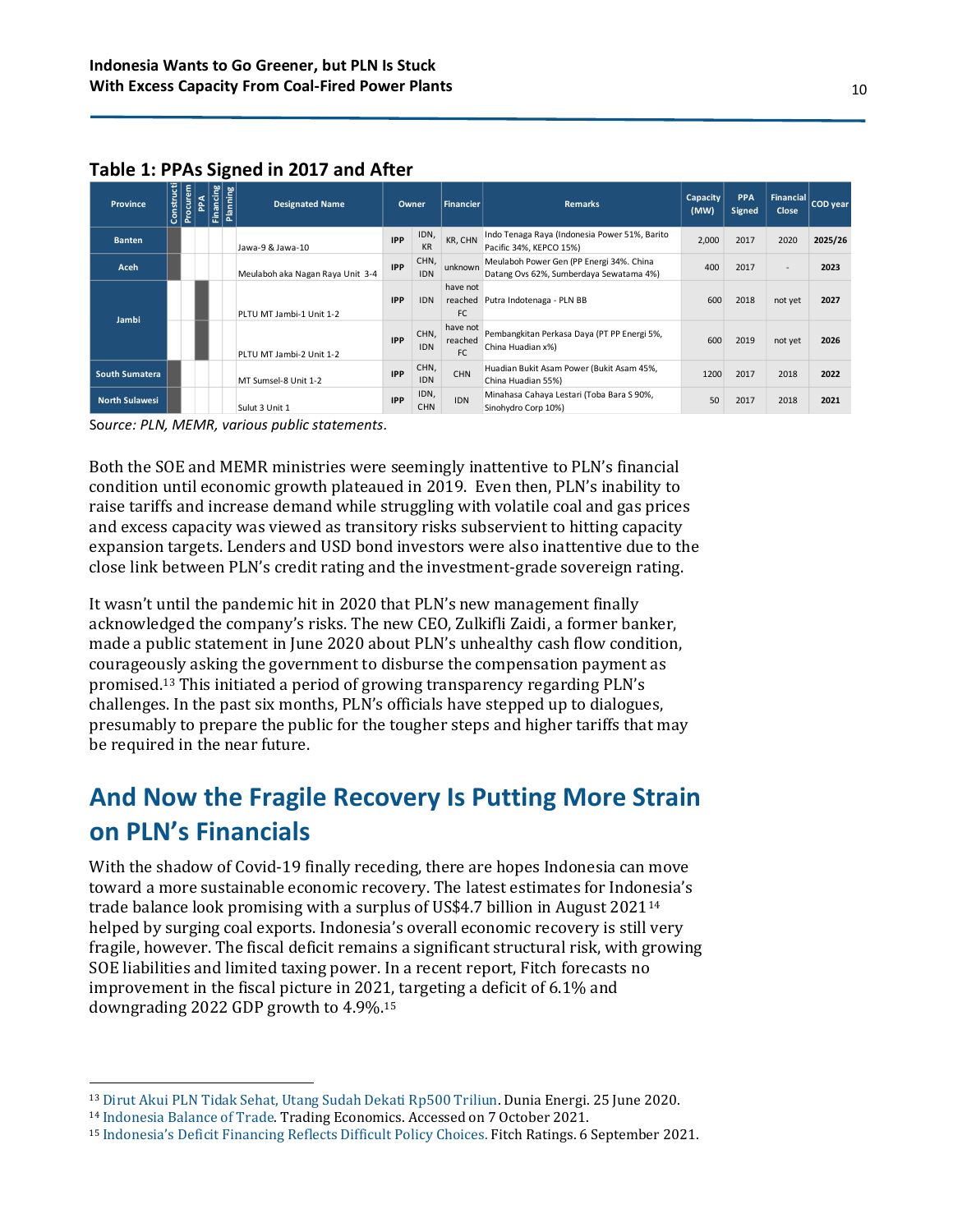The future of Indonesia's economic recovery relies heavily on containing infections to avoid a collapse of the public health system, by rigorous control over the public's mobility and periodic strict lockdowns with negative consequences for economic growth. As the economy slows, so does PLN's demand.

For the remaining months of 2021, the outlook on COVID-19 in Indonesia should be comparatively benign. The government's effort to control the second wave of infections that gripped the country in June-August now yields results for public health and the economy, with demand slowly creeping back up. The past six months have shown how volatile the economy is in relation to COVID-19, and how this uncertainty can depress growth.

The downside risk was confirmed when the Minister of Finance altered her economic forecast for this year from 5% to the range of 3.7-4.5% in July 2021, <sup>16</sup> in line with the credit rating agencies and the World Bank.

|                              | <b>MoF</b>   | <b>S&amp;P</b>      | <b>Fitch</b>      | Moody's     |
|------------------------------|--------------|---------------------|-------------------|-------------|
| 2021 Previously              | 5%           | 4.4%                | 5.3%              |             |
| 2021 Current                 | $3.7 - 4.5%$ | $2.3 - 3.4\%$       | 4.8%              | 4.5%        |
| 2022 Previously              |              | 5.2%                | 5.3%              |             |
| 2022 Current                 | $5 - 5.5%$   | 5.6%                | 4.7%              | 5.2%        |
| Long-term Outlook            |              | <b>Negative BBB</b> | <b>BBB Stable</b> | Baa2 Stable |
| Fiscal Deficit Estimate 2021 | 6.1%         | 6%                  | 6.1%              |             |

**Table 2: Indonesia's GDP Forecast Post 2 nd Wave of COVID-19**

*Source: MOF, S&P, Fitch, Moody's.*

Due to the depressed economic outlook, PLN's financial condition will remain burdened by sluggish demand and higher operating costs, as 10GW of new capacity comes onto its books in the coming 24 months. This will aggravate already stressed operating cash flows as the reality of over-capacity begins to dominate the financial outlook. For example, PLN is currently forecasting 40-60% reserve margins for the Java-Bali grid over the next ten years, and 30-56% in Sumatera. In other words, these grids, accounting for 88.1% of PLN's "market" by revenue, are now structurally over-supplied for the next decade.

<sup>16</sup> [Sri Mulyani Revisi Target Pertumbuhan Ekonomi RI 2021, Batas Bawah Jadi 3,7 Persen.](https://ekonomi.bisnis.com/read/20210707/9/1415901/sri-mulyani-revisi-target-pertumbuhan-ekonomi-ri-2021-batas-bawah-jadi-37-persen?utm_source=Desktop&utm_medium=Artikel&utm_campaign=BacaJuga_1)  Bisnis.com. 7 July 2021.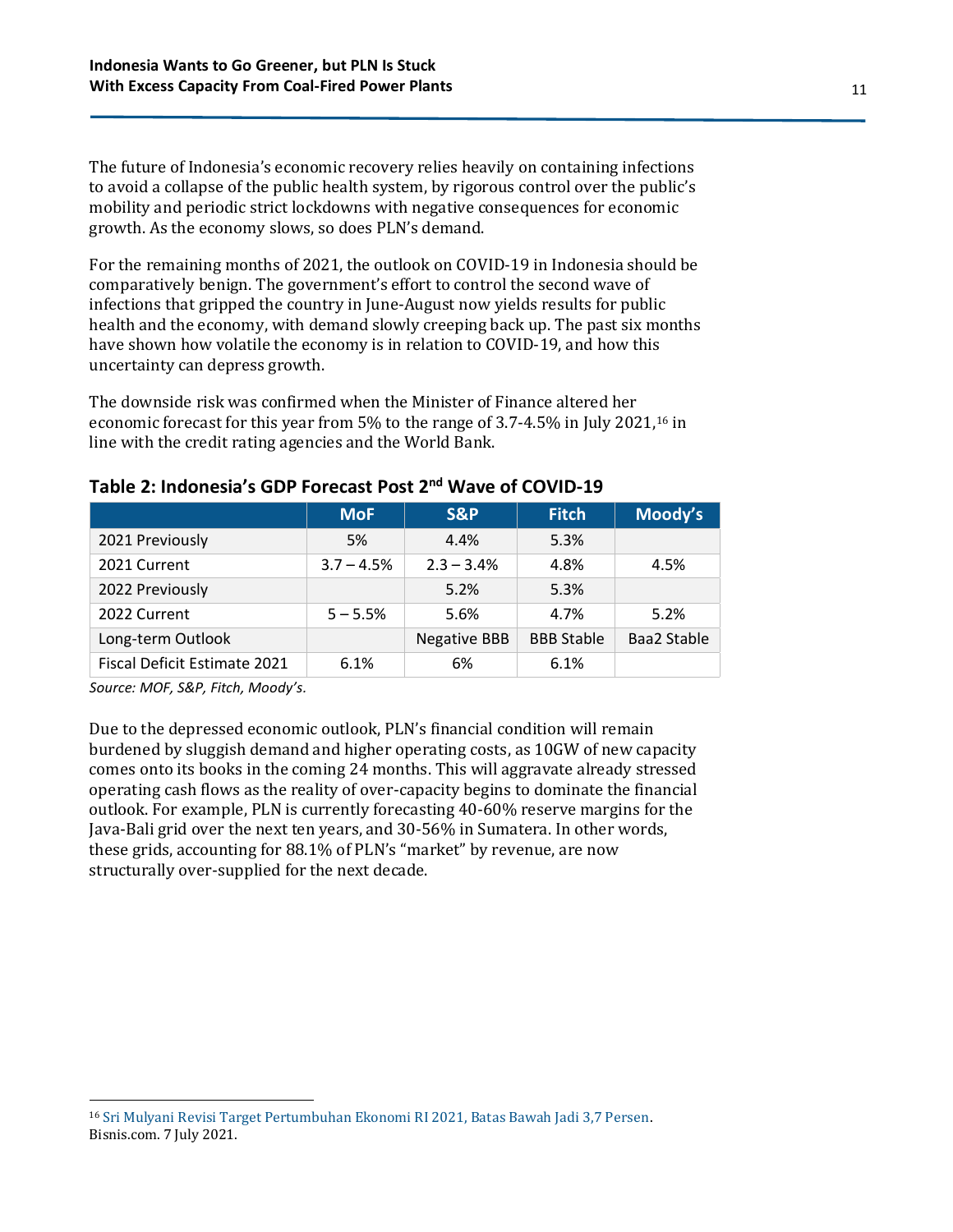



*Source: PLN.*

## **Two Giants Bet Big on Indonesia's Coal Fired Power Future**

Over the past five years, much of Indonesia's power sector analysis has been shaped by PLN's 35GW program and the divergence from a sustainable development pathway. As COVID-19 recedes, policymakers must now address the reality of structural excess capacity and misdirected investment, along with growing awareness of the scope of the problems as domestic stakeholders and foreign investors seek to understand those involved in the process.

To understand the full picture and PLN's options for reform, it is important to evaluate the role of the IPP project sponsors and lenders in flooding the Indonesian power market with redundant capacity. To map the historical development of Indonesia's power sector, IEEFA has analysed the project sponsors and lenders. Given the opaque nature of power sector transactions, the data presented below are not comprehensive, though likely to represent the overall trends that have shaped the sector.

### *Japanese and Chinese Private Investments Have Long Dominated Indonesia's CFPP Projects*

Private power producers started to gain access to the Indonesian power market in the early 1990s, and Japanese investors were the first to find their way into the sector. Bringing in their own technology and low-cost financing, the Japanese provided a complete package of naturally attractive solutions to PLN. The first landmark coal power IPPs were pioneered by leading Japanese trading houses including Mitsui, Sumitomo and Marubeni, which already knew the Indonesian market through their coal, and oil and gas businesses. To reduce potential offtake risk, they concentrated on large-scale projects in the most populous island of Java.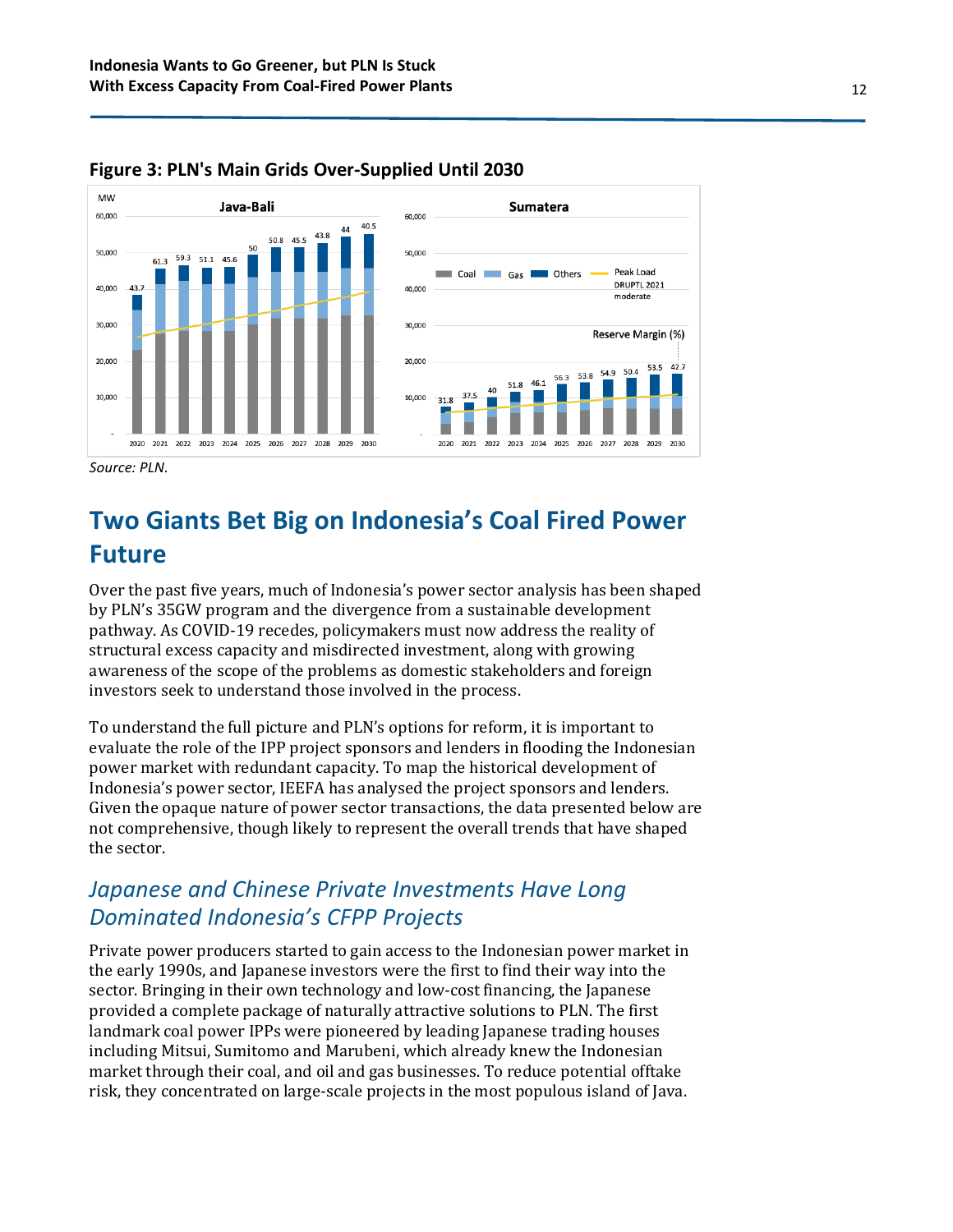The second wave, Chinese project sponsors, came much later after the FTP 2 program was announced in 2016. Before that, Chinese involvement was mainly through PLN or government-to-government arrangements. Unlike the Japanese project sponsors who favoured large-scale facilities with current technology, the Chinese investments were more diverse, varying in scale and CFPP technologies. Their investments also spread beyond Java, with a focus on targeted opportunities in Sumatera and Sulawesi. Following the consortium approach used by the Japanese, Chinese project sponsors relied on Chinese engineering, procurement, and construction (EPC) entities, bringing low-interest financing from national banks and credit enhancement from government-backed export-credit institutions. Taken together, Japanese and Chinese sponsors account for 41% of the ownership interests of coal IPP projects in Indonesia. 17

Their influence in unlocking financing for the market is higher than this figure would suggest, however. Indonesia's equity interest in coal IPPs, via PLN subsidiaries Indonesia Power and PJB, also totals 41%, but many of these equity interests are minority investments in foreign IPP projects. Market commentators believe that some of these are notional equity interests that did not require an upfront financial commitment from the Indonesian side, leaving the Japanese and Chinese sponsors to secure financing from the traditional banks.



**Figure 4: Indonesian Coal IPP Ownership by Project Sponsor's Country**

*Source: Compiled Sources – World Bank, PLN, Refinitiv, Project Finance Institute, IJ Global, China Aid, MoF, various media releases.*

<sup>17</sup> IPP projects are defined as projects not wholly owned by PLN. A majority of the Indonesia IPP projects are owned partly by PT Indonesia Power or PT Pembangkitan Jawa Bali, both of which are PLN's subsidiaries.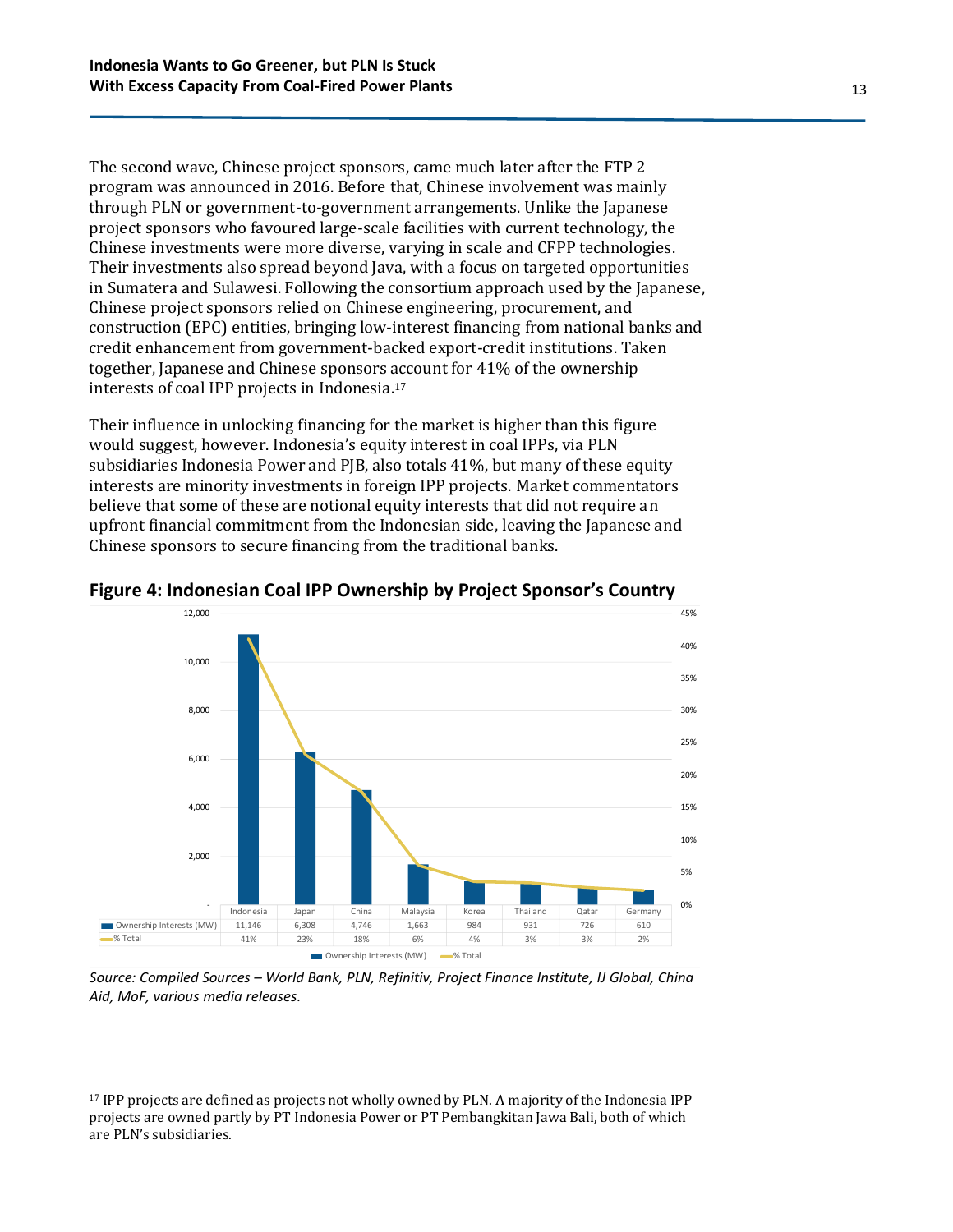Based on IEEFA's data set, Sumitomo appears to be the largest foreign investor in the Indonesian power sector based on their ownership in Tanjung Jati B CFPP; a 3.6GW coal-fired complex currently supplying the Java-Bali grid. China Energy Investment (Shenhua Guodian Group) came second and China Huadian Group fourth, after PLN's subsidiaries PT Indonesia Power and PT Pembangkitan Jawa Bali (PJB). YTL Group from Malaysia is notionally fifth due to ownership interests in two large coal power projects. However, the interest in Paiton is modest compared to the still-unfinanced Tanjung Jati A project that has been in the pipeline for years.

| Province              | Constructio | Procureme | 운 | Financing | <b>Planning</b> | <b>Designated Name</b>              |            | <b>Owner</b><br><b>Financier</b> |                                  | <b>Remarks</b>                                                                          | Capacity<br>(MW) | <b>PPA</b><br>Signed     | Financial<br><b>Close</b> | $ $ COD year $ $ |
|-----------------------|-------------|-----------|---|-----------|-----------------|-------------------------------------|------------|----------------------------------|----------------------------------|-----------------------------------------------------------------------------------------|------------------|--------------------------|---------------------------|------------------|
| Jambi                 |             |           |   |           |                 | PLTU MT Jambi-1 Unit 1-2            | <b>IPP</b> | <b>IDN</b>                       | have not<br>reached<br><b>FC</b> | Putra Indotenaga - PLN BB                                                               | 600              | 2018                     | not yet                   | 2027             |
|                       |             |           |   |           |                 | PLTU MT Jambi-2 Unit 1-2            | <b>IPP</b> | CHN,<br><b>IDN</b>               | have not<br>reached<br>FC        | Pembangkitan Perkasa Daya (PT PP Energi 5%,<br>China Huadian)                           | 600              | 2019                     | not yet                   | 2026             |
| <b>South Sumatera</b> |             |           |   |           |                 | MT Sumbagsel 1 Unit 1-2             | <b>IPP</b> | <b>IDN</b>                       | have not<br>reached<br><b>FC</b> | PT Sumbagsel Energi Sakti Perwali (partially<br>owned by PJB                            | 300              | <b>Section</b>           | $\overline{\phantom{a}}$  | 2024             |
| <b>West Java</b>      |             |           |   |           |                 | PLTU Jawa-3 (FTP2) / Tanjung Jati A | <b>IPP</b> | JPN,<br>IDN,<br><b>KR</b>        | have not<br>reached<br><b>FC</b> | Tj Jati Power Company, Bakrie Power (Bakrie &<br>Brothers Tbk 20%, YTL Corporation 80%) | 1,320            | 1997,<br>amended<br>2015 | not yet                   | 2025/26          |

#### **Table 3: Projects That Have Not Reached Financial Close**

*Source: PLN, Annual Report 2020.*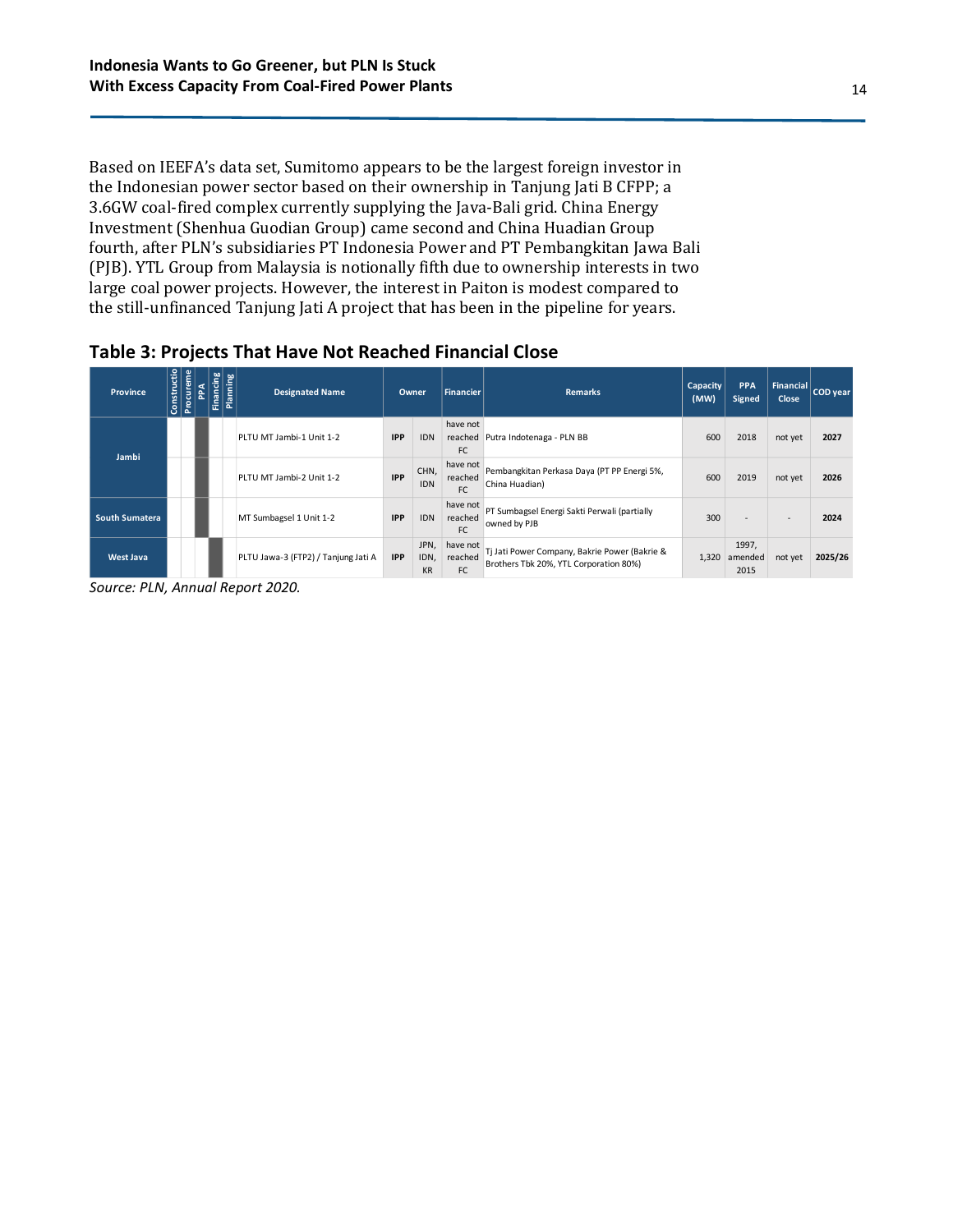| <b>Project Sponsors</b>                                 | <b>Disclosed</b><br><b>Ownership</b><br>Interest (MW) | % of Total | <b>Country</b> | <b>Disclosed Project Participation</b>                                                                                                                                                                                                                                                                                                                                                                                    |  |  |  |
|---------------------------------------------------------|-------------------------------------------------------|------------|----------------|---------------------------------------------------------------------------------------------------------------------------------------------------------------------------------------------------------------------------------------------------------------------------------------------------------------------------------------------------------------------------------------------------------------------------|--|--|--|
| Sumitomo Corp                                           | 3,640                                                 | 13.4%      | Japan          | Tj Jati B Unit 1-2 (100%)<br>Ti Jati B Unit 3-4 (100%)<br>Tj Jati B Unit 5-6 (50%)                                                                                                                                                                                                                                                                                                                                        |  |  |  |
| China Energy Investment<br>(Shenhua - Guodian<br>Group) | 2,060                                                 | 7.6%       | China          | Jawa 7 (70%)<br>Sumsel 1 MT Unit 1-2 (25%)<br>Simpang Belimbing MT Unit 1-2 (70%)                                                                                                                                                                                                                                                                                                                                         |  |  |  |
| PJB and subsidiaries                                    | 1,807                                                 | 6.7%       | Indonesia      | Jawa 7 Unit 1-2 (30%)<br>Cilacap Unit 1-2 (49%)<br>Cilacap exp Phase 1 (49%)<br>Cilacap Exp Phase 2 aka Jawa-8 (49%)<br>Banjarsari Unit 1-2 (29%)<br>Sumbagsel Unit 1-2 (10%)<br>PLTU Mamuju Unit 1-2 (10%)                                                                                                                                                                                                               |  |  |  |
| Indonesia Power                                         | 1,746                                                 | 6.4%       | Indonesia      | Jawa 9-10 (51%)<br>Kalbar 1 Unit 1-2 (35%)<br>Kaltim (MT) unit 1-2 aka Muara Jawa (90%)<br>Jambi 1 MT Unit 1-2 (100%)<br>Lati Unit 1-2 (47%)                                                                                                                                                                                                                                                                              |  |  |  |
| China Huadian                                           | 1,424                                                 | 5.3%       | China          | Sumsel 8 MT Unit 1-2 (55%)<br>Celukan Bawang 1-3 (51%)<br>Jambi -2 MT (95%)                                                                                                                                                                                                                                                                                                                                               |  |  |  |
| <b>YTL Group</b>                                        | 1,300                                                 | 4.8%       | Malaysia       | Tanjung Jati A 1-2 (80%)<br>Paiton Unit 5-6 (20%)                                                                                                                                                                                                                                                                                                                                                                         |  |  |  |
| PT Sumber Segara<br>Primadaya (SSP)                     | 1,153                                                 | 4.3%       | Indonesia      | Cilacap Unit 1-2 (51%)<br>Cilacap exp Phase 1 (51%)<br>Cilacap Exp Phase 2 aka Jawa-8 (51%)                                                                                                                                                                                                                                                                                                                               |  |  |  |
| <b>RATCH</b>                                            | 931                                                   | 3.4%       | Thailand       | Paiton Unit 3, 7, 8 (45.51%)                                                                                                                                                                                                                                                                                                                                                                                              |  |  |  |
| Adaro                                                   | 810                                                   | 3.0%       | Indonesia      | Batang Unit 1-2 (34%)<br>Kalsel Unit 1-2 (65%)                                                                                                                                                                                                                                                                                                                                                                            |  |  |  |
| Marubeni                                                | 748                                                   | 2.8%       | Japan          | Cirebon Unit 1 (32.5%)<br>Cirebon Unit 2 (35%)<br>Paiton Unit 5-6 (15%) - indirect through YTL<br>Power                                                                                                                                                                                                                                                                                                                   |  |  |  |
| Aid, MoF, various media releases.                       |                                                       |            |                | Source: Compiled Sources - World Bank, PLN, Refinitiv, Project Finance Institute, IJGlobal, China<br>The Role of Japanese and Chinese Lenders, Both Public and<br>Private Financiers, Were Crucial in Unlocking Financing                                                                                                                                                                                                 |  |  |  |
|                                                         |                                                       |            |                | The dominance of Japanese and Chinese banks in global coal power sector financing<br>over the past two decades is now well-known. Their role in unlocking funding for<br>Indonesia's coal IPPs is a consistent pattern seen in other markets. Of the 31.9GW of<br>current CFPP installed capacity in Indonesia, Chinese entities financed 41% or<br>12.9GW, fully or partially, while Japanese banks backed 17% or 5.5GW. |  |  |  |
|                                                         |                                                       |            |                | In addition, out of the 13.8GW of Indonesia's approved pipelines of CFPP, at least<br>7.3GW has received financing from Japan or China and is currently under<br>construction, and 2GW financed by South Korea. Of the 4.5GW still in the planning                                                                                                                                                                        |  |  |  |

#### **Table 4: Top 10 Companies With Disclosed Ownership Interest**

### *The Role of Japanese and Chinese Lenders, Both Public and Private Financiers, Were Crucial in Unlocking Financing*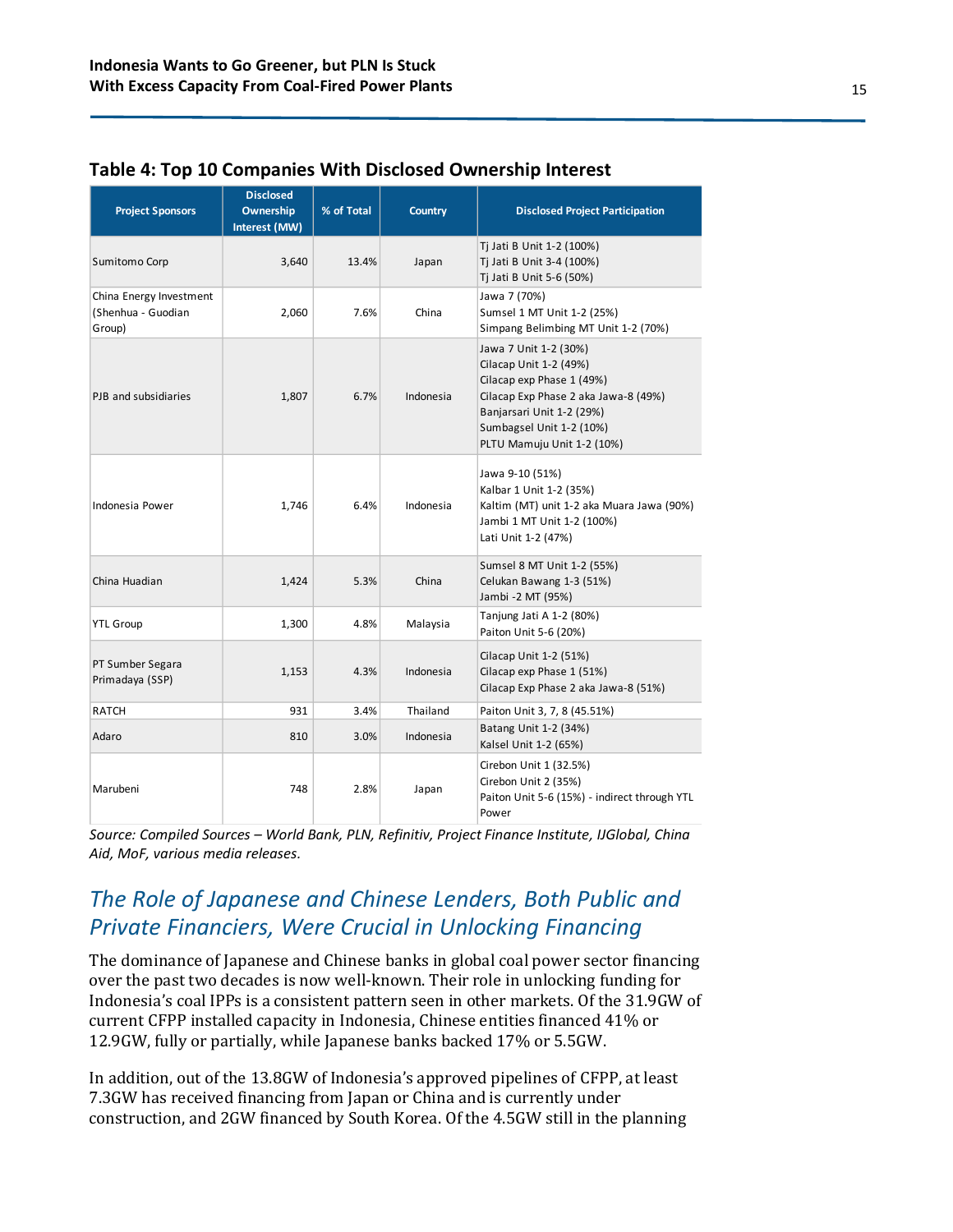stage or under construction, there is limited information available on whether the projects will reach financial close.





*Source: Compiled Sources – World Bank, PLN RUPTL, Refinitiv, Project Finance Institute, IJGlobal, China Aid, MoF, various media releases.*

*Note: Attribution of capacity based on the dominant financiers' country of origin.*

A salient point in analysing data on Japanese and Chinese financing in Indonesia's CFPP projects was the high level of public funding poured into the sector. It is well understood that public financing from national development banks or export credit agencies is usually the critical enabler for investments in higher-risk developing markets. By providing guarantees and credit enhancement, they have been able to de-risk the full financing package for IPP projects to allow commercial banks to step in and provide financing. The backing of these national entities delivers lower interest rates and friendlier terms and conditions, although sometimes at the expense of the provision of a full loan or business viability guarantee letter (BVGL) from the host government.<sup>18</sup>

Full sovereign guarantee provided by the Indonesian government for loans taken by PLN to accelerate CFPP projects listed in the FTP 1 programs led to a significant amount of Chinese financing going directly to PLN. These guarantees helped

<sup>&</sup>lt;sup>18</sup> The Indonesian government provides three types of guarantees related to development of power projects:

<sup>1.</sup> Full loan guarantee given to PLN's creditors for loans obtained by PLN to conduct PLN's own projects as mandated by the FTP 1, 2 and the 35GW program.

<sup>2.</sup> Business Viability Guarantee Letter (BVGL) which is issued for IPPs to ensure PLN's financial obligations under the PPAs. These guarantees are given to some FTP 2 and 35GW programs.

<sup>3.</sup> Joint guarantee mechanism taken by the Indonesia Infrastructure Guarantee Fund (IIGF) for Public Private Partnership (PPP) projects. Only PPP projects can access these guarantees for a fee.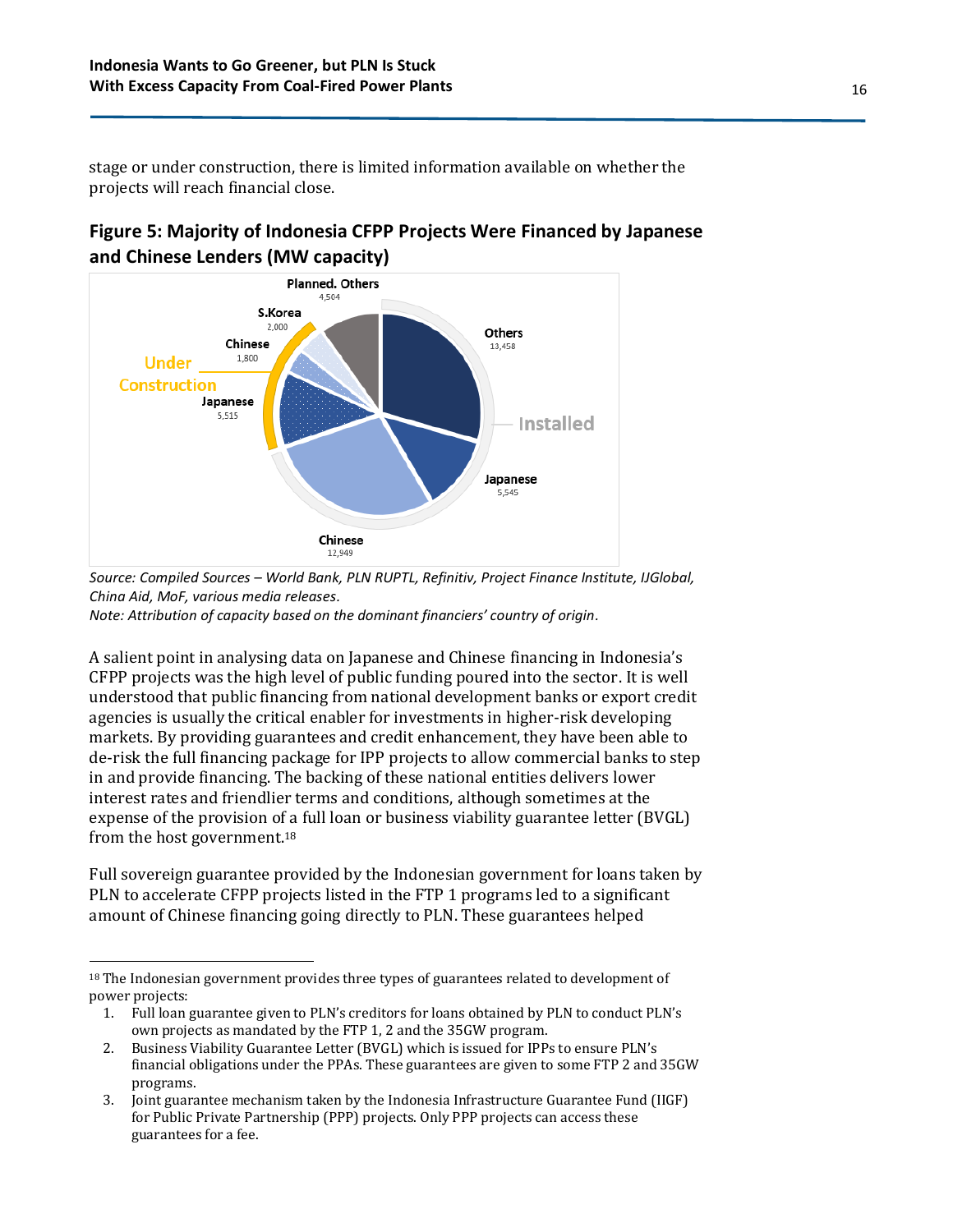advance at least 36 of PLN's CFPP projects, many of which used Chinese technologies and EPCs. 19

Previously, overseas financing transactions for PLN were in the form of collateralfree two-step loan financing (through a government-to-government loan mechanism). In contrast to the Chinese, JBIC had provided PLN with significant twostep loans not pegged to specific CFPP projects but did not receive the same kind of guarantee. <sup>20</sup> As Indonesia took on a more ambitious target for developing coal capacities in the IPP programs, most Japanese loans were directly attributed to the coal IPPs, some of which might have received a BVGL from the MoF.

**Figure 6: Identified CFPP Financing from Japanese, Chinese and South Korean Lenders**



*Source: Compiled Sources – World Bank, PLN, Refinitiv, Project Finance Institute, IJ Global, China Aid, MoF, various media releases.*

It's notable that the leading Japanese and Chinese public financiers, JBIC, CDB, and CEXIM, appear to have played a monumental role in funding many CFPPs in Indonesia. This is a departure from their traditional role, where they have only acted as the enabler to other domestic lenders. For example, in the 2 x 1000 MW Batang project, JBIC had acted as the majority lender, providing IDR29 trillion (US\$2.0 billion), while a syndicate of other Japanese commercial banks including Mizuho, Sumitomo, and MUFJ provided the rest of the funding, US\$1.4 billion. This transaction received the then newly created joint guarantee facility provided by the Indonesia Infrastructure Guarantee Fund (IIGF).

The Chinese public financiers also exhibited similar characteristics. Available records suggest that both CEXIM and CDB were the sole funders of CFPP projects,

<sup>19</sup> [LAKIN DJPPR 2020, 2019, 2018, 2017.](https://www.djppr.kemenkeu.go.id/page/load/710)

<sup>20</sup> According to PLN Annual Report FY2020, overseas two-steps loans provided through government-to-government loan mechanism to PLN are collateral-free. PLN Annual Report FY2020 page 112.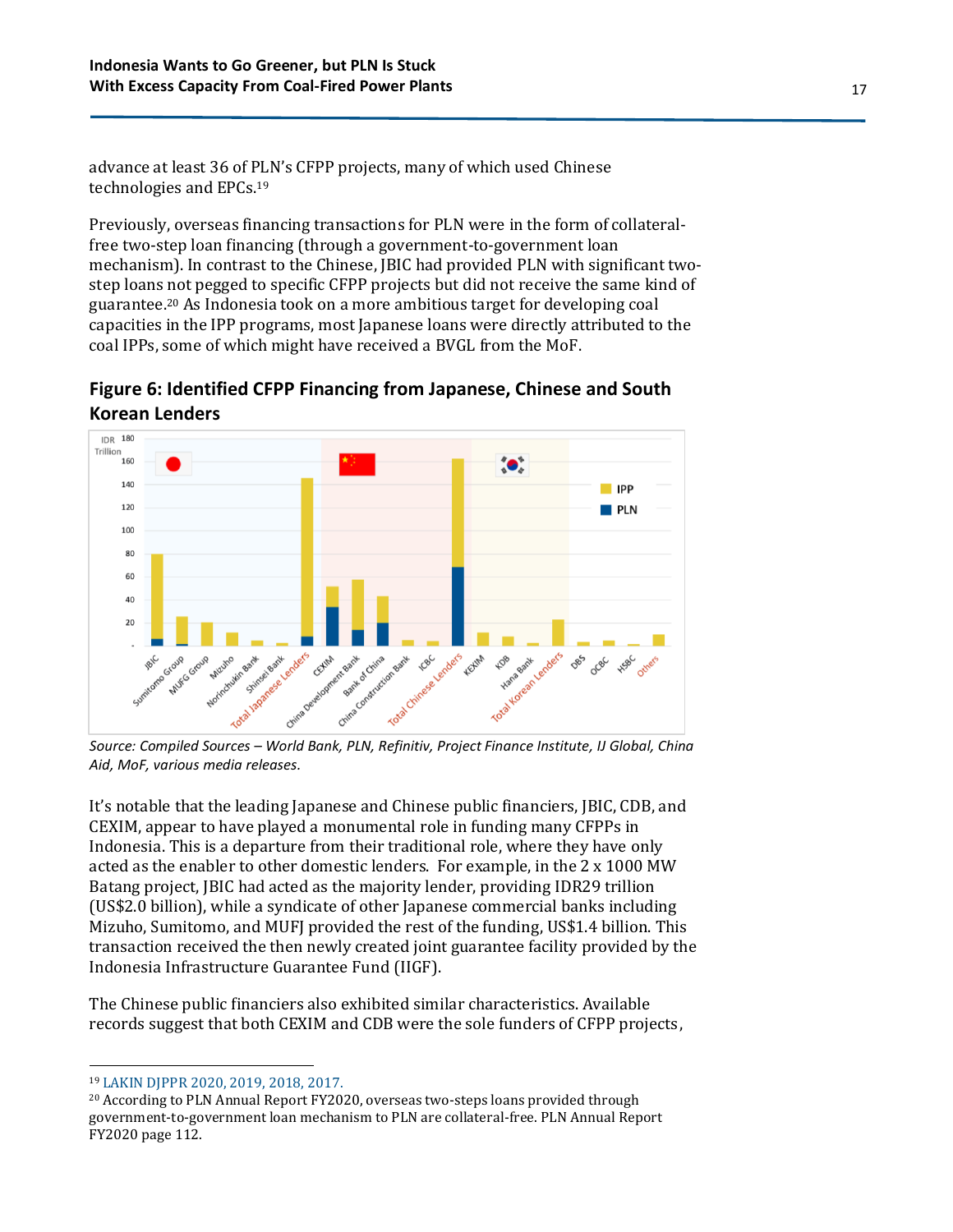such as the 2 x 1000MW Java-7 and the 2 x 600 MW Sumsel-8 mine mouth plant. The spurring of IPP projects since the FTP 2 program might be seen as a result of BVGL given by the MoF to IPPs as credit enhancement. Both the Japanese and Chinese players have enjoyed these guarantees in return for their project financing structure.





*Source: Compiled sources – World Bank, PLN, Refinitiv, Project Finance Institute, IJ Global, China Aid, MoF, various media releases.*

*Note: Other lenders may include minority portion of Japanese & Chinese commercial banks, and other public/commercial banks. 21*

The data above do not include Chinese investments in CFPP projects that are not connected to the PLN grid. Significant CFPP projects are usually related to specific industrial parks or smelters owned by Chinese investors, such as the 2,860MW Nanshan Industrial Park, the 1,645MW Delong Virtue Dragon Nickel Smelter Park, and in the Indonesia Morowali Industrial Park, the 700MW Tsingshan Stainless Steel, 300MW Guangching Nickel, and 130MW Shanghai Decent Investment Group.

## **How Can Japan and China Be Part of the Solution?**

The history of Indonesia's IPP program and extensive Chinese and Japanese investments set the terms for choices Indonesian policymakers must now make about rescuing PLN and making commitments about a decarbonization pathway in conjunction with the Jokowi Administration's net-zero commitments. To date, the many complex legal and contractual issues that accompany IPP financing have

<sup>21</sup> Jawa-9/10 was financed through syndicated loans with dominant South Korean banks' involvement, including minority portion from Bank of China.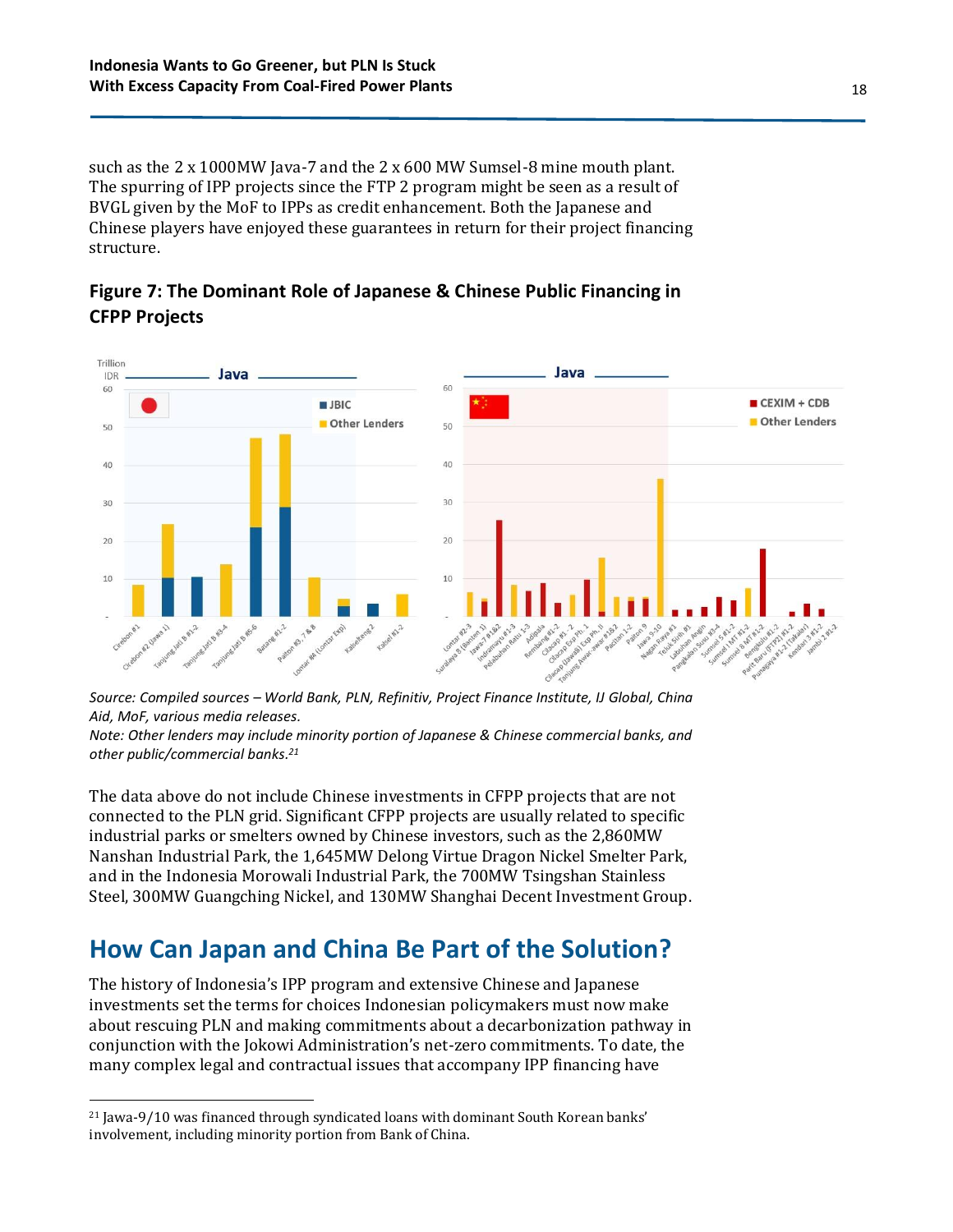prevented PLN from openly discussing the issue of burden sharing with investors and lenders.

Nevertheless, there is little reason to believe that PLN can manage this problem alone. If Indonesia had a liberalized power market where IPPs were expected to take normal market risk, the various parties would come together to identify restructuring and devise options that would allow PLN to shed assets and reduce near-term debt and IPP payment obligations. If properly governed, these options would give all parties greater certainty about PLN's ability to meet its long-term obligations to investors, Indonesian ratepayers and taxpayers.

**It is undeniable that Japan and China have played a key role in Indonesia's power infrastructure development at both the government and private sector levels.**

It is undeniable that Japan and China have played a key role in Indonesia's power infrastructure development at both the government and private sector levels. While building some coal power capacity provided solutions in past decades, *overbuilding* them has never been a wise option. Now, global climate commitments backed by the Chinese and Japanese governments are at odds with the financial interests in Indonesia's power sector.

The case for burden sharing between PLN and the IPP investors and funders is even more relevant now, given the series of announcements signalling a belated end to coal financing by the major countries active in Indonesia's power sector. Chinese President Xi Jinping's recent speech at the UN General Assembly about exiting overseas coal financing was as motivational as it is binding for Chinese funders. An announcement quickly followed up Xi's pledge from the Bank of China committing to exiting new overseas coal mining and coal power project financing as early as Q4 of 2021, except for projects already signed. 22

Former Japanese Prime Minister Yoshihide Suga's commitment this year to a more ambitious carbon neutral position includes "fundamentally changing" its coal power investment policy. In October 2020, Japan stated the objective of carbon neutrality by 2050.<sup>23</sup>

Both pledges, along with South Korea's President Moon Jae-in's commitment to achieve carbon neutrality by 2050, were meaningful and showed signs of leadership by North Asian leaders. The challenge now is to bridge the gap between these highlevel policy commitments and the potentially destructive consequences of aggressive coal power financing.

<sup>22</sup> [The Bank of China formulated the "Action Plan for Bank of China to Serve the Targets of](https://wap.boc.cn/bif/bi1/202109/t20210924_20085963.html)  ["Carbon Peak and Carbon Neutrality.](https://wap.boc.cn/bif/bi1/202109/t20210924_20085963.html) Bank of China. 24 September 2021.

<sup>23</sup> [Suga vows to meet Japan's zero-emissions goal by 2050.](https://asia.nikkei.com/Politics/Suga-vows-to-meet-Japan-s-zero-emissions-goal-by-2050) Nikkei. 26 October 2020.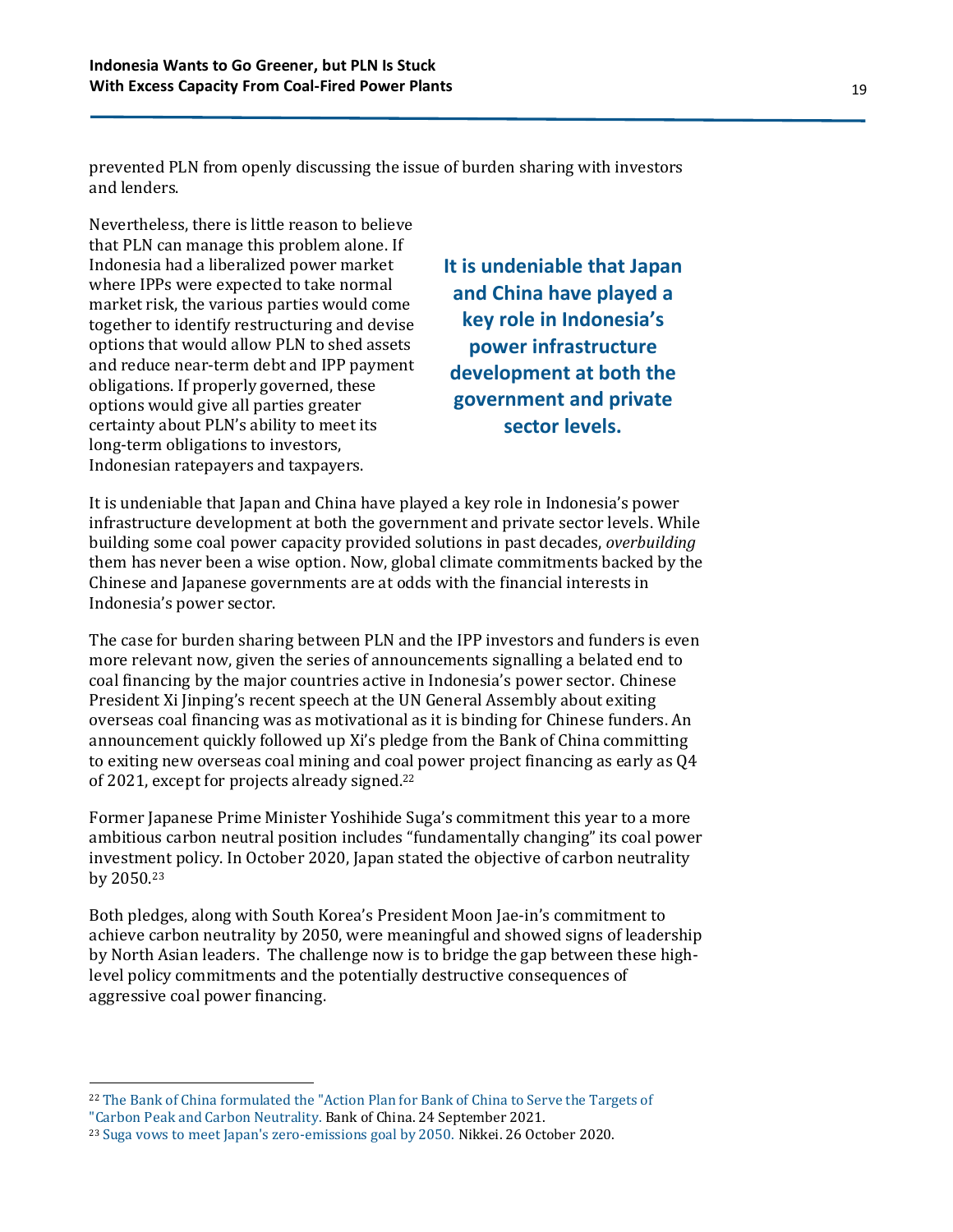#### *What is Needed for a Reset?*

Indonesia's intention to commit to a more comprehensive energy transition pathway is gaining momentum. But progress will be limited until the scope of PLN's structural problems can be addressed.

Without more determined action to ring-fence risks associated with PLN's weak financial position, investors may be obligated to consider downside scenarios that could affect Indonesia's credit standing. Credit rating agencies have yet to flash warning signals, but a resurgence of COVID-19 could be all it takes to raise new questions about risk to the country's investment grade status.

Stakeholders should also be aware that PLN's overcapacity challenges will become much more apparent to investors in the next year, when almost 10GW of new power from baseload CFPP comes online, bringing with it a large increase in payments to the foreign IPPs.

**Stakeholders should be aware that PLN's overcapacity challenges will become apparent to investors in the next year when almost 10GW of new power from baseload CFPP comes online.**

Reasonably, some of PLN's largest IPPs and lenders would like to see the company stabilize so they can benefit from Indonesia's long-term growth potential. The challenge now is to bring together the various parties before a crisis limits the Jokowi Administration's ability to map out credible options and protect the interests of vulnerable communities, ratepayers and taxpayers.

### *Reforms for the Future*

If the big Japanese and Chinese players including IPP investors, their banks, export credit agencies, and multilaterals including AIIB and ADB, want to play a constructive role in resolving PLN's problems, there are four basic steps that would support confidence in PLN and allow them to support a transparent dialogue about durable reforms. Steps should be taken to:

- 1. Establish a new standard of **transparent governance** for any reform process, including system planning, debt renegotiations, coal retirement, and new power purchase agreements granted via tender processes.
- 2. Conduct **a thorough performance system audit** for at least five of PLN's main grids, to clearly understand what is needed for a complete energy transition.
- 3. Cancel **under-performing CFPPs and proposed CFPPs in the pipeline** that has not reached financial close.
- 4. Accelerate the new **"green" RUPTL** process to identify cost-effective new renewables opportunities for existing and future investors.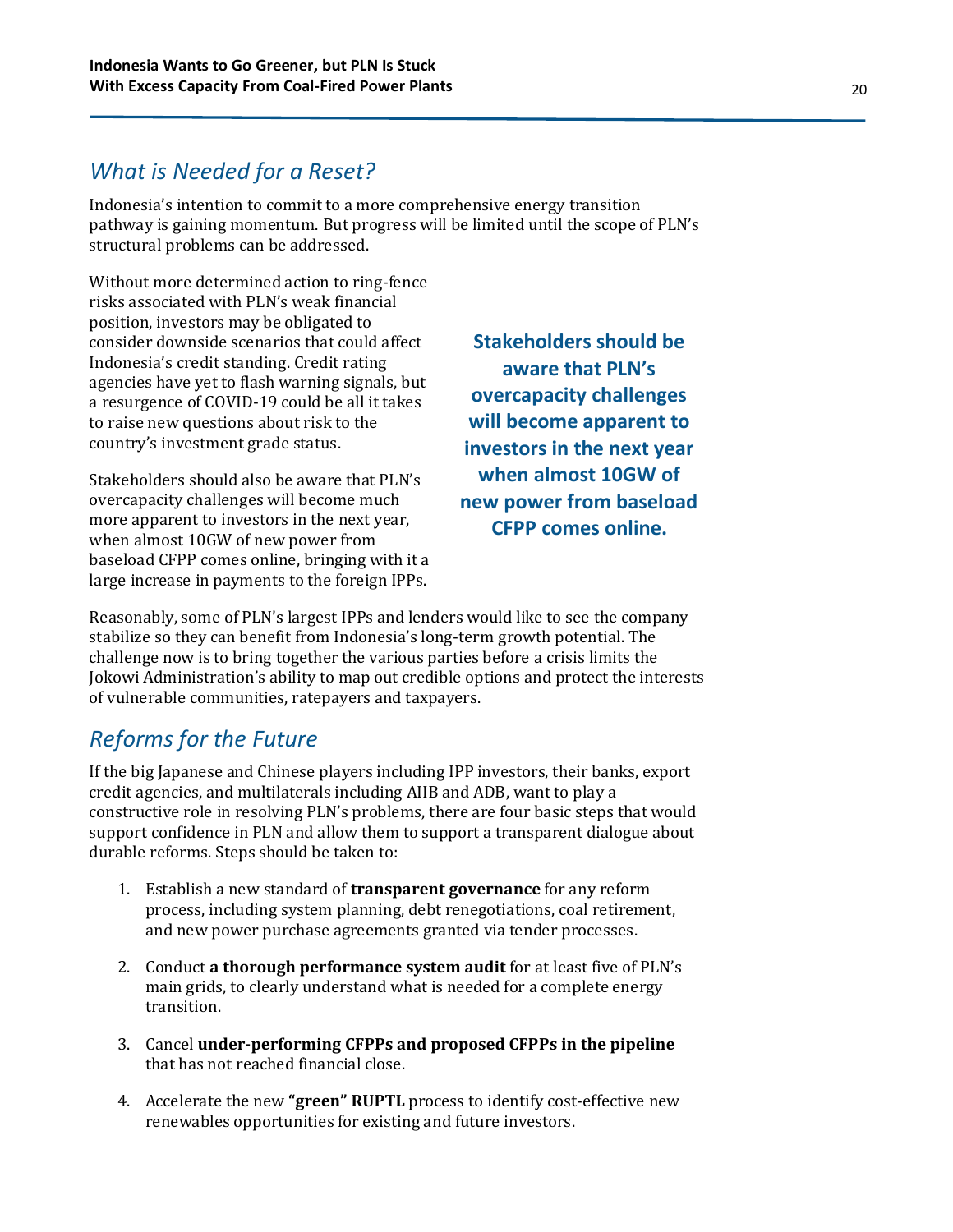5. Prioritize **grid planning backed by fresh investment** to ensure that flexibility and resilience, as well as required system services, are appropriately funded to support renewables integration.

Properly implemented, these four basic steps would give all parties a common purpose and prevent transactional half-measures from cluttering the discussion. To meet this standard, it's crucial that discussions on renegotiation or sector restructuring should not be treated as business as usual. The Indonesian government needs to acknowledge, first and foremost, that PLN is in crisis, and any panel convened to negotiate with the IPPs should also include the participation of all relevant ministries to ensure broad political accountability.

**The Indonesian government needs to acknowledge, first and foremost, that PLN is in crisis.**

The recent developments of accelerated coal plant retirement programs for emerging markets, such as the ADB's Energy Transition Mechanism (ETM) could be seen as an alternative. However, it should not be viewed as an easy way out for project sponsors and lenders to exit past investments. <sup>24</sup> Though the Japanese and Chinese asset owners could be significant beneficiaries of the program, early discussions among stakeholders indicate an expectation of strict governance, monitoring and a thorough policy overhaul on the Indonesian power sector before any potential funders would want to chip into the fund. This means the government, PLN, and related stakeholders will all need to align expectations to avoid a mismatch in the future, including an agreement on choice of coal assets, valuation of the assets, and ring-fencing reinvestment of such fund for the development of renewables capacity and the much-needed grid investments.

As a start, decoupling short-term political goals from PLN's planning processes becomes a crucial step. To do this, it may be time to create a credible and empowered independent power sector regulator that could provide the unbiased judgement needed to align policy, planning, and project implementation. A wellsupported independent regulator could work with stakeholders to clarify realistic tariff assumptions and oversee PLN's obligations to other SOEs, influential consumer groups, and communities affected by PLN's performance.

### *Shift of Investment – Aligning With the New 'Greener' RUPTL*

To frame constructive negotiations, it will be essential for Indonesia to show new commitment to a viable pathway for renewables integration. In May 2021, President Joko Widodo announced a pledge to stop the addition of new coal power projects outside those that have been financed and under construction. <sup>25</sup> The commitment was soon validated by the issuance of PLN's 2021 Electricity Business Plan (RUPTL)

<sup>24</sup> [ADB backs coal power retirement in Southeast Asia.](http://ieefa.org/wp-content/uploads/2021/09/ADB-Backs-Coal-Power-Retirement-In-Southeast-Asia-September-2021.pdf) IEEFA. 2021.

<sup>25</sup> [Jokowi forbids new coal power plants into the RUPTL.](https://www.cnbcindonesia.com/news/20210527185535-4-248863/jokowi-haramkan-proyek-pltu-baru-masuk-di-ruptl) CNBC Indonesia. 27 May 2021.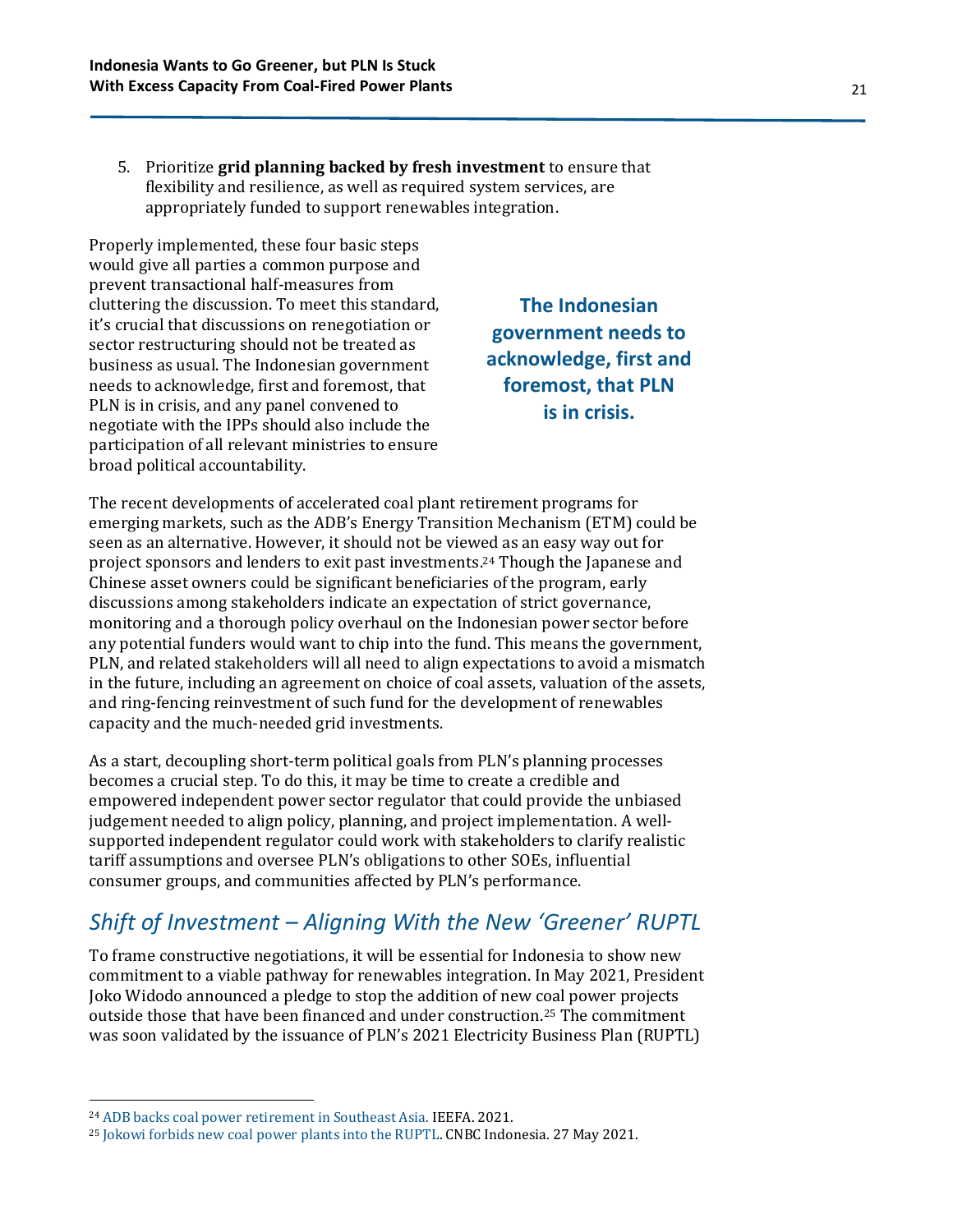which shed almost 13.2GW of planned coal capacity and increased the 2030 target for renewable capacity by as much as 20.9GW. 26

| In MW              |                   | 2021  | 2022 | 2023  | 2024  | 2025  | 2026 | 2027 | 2028  | 2029  | 2030  | <b>Total</b> |
|--------------------|-------------------|-------|------|-------|-------|-------|------|------|-------|-------|-------|--------------|
| Hydro / Pump Hydro | <b>RUPTL 2019</b> | 1,234 | 200  | 350   | 1,716 | 3.074 | 149  | 486  | 1,477 |       |       | 8,686        |
|                    | <b>RUPTL 2021</b> | 544   | 207  | 409   | 376   | 2,667 | 370  | 456  | 1,613 | 1,791 | 1,956 | 10,389       |
| Geothermal         | <b>RUPTL 2019</b> | 147   | 455  | 245   | 415   | 2,759 | 45   | 145  | 55    |       |       | 4,266        |
|                    | <b>RUPTL 2021</b> | 136   | 108  | 190   | 141   | 870   | 290  | 123  | 450   | 240   | 808   | 3,356        |
| Solar              | <b>RUPTL 2019</b> | 219   | 129  | 160   | 4     | 250   |      | 2    | 2     |       |       | 766          |
|                    | <b>RUPTL 2021</b> | 60    | 287  | 1,308 | 624   | 1,631 | 127  | 148  | 165   | 172   | 157   | 4,679        |
| Bioenergy          | <b>RUPTL 2019</b> | 60    | 357  | 50    | 103   | 19    | 5    | 15   | 35    |       |       | 644          |
|                    | <b>RUPTL 2021</b> | 12    | 43   | 88    | 191   | 221   | 20   |      | 15    |       |       | 590          |
| Wind               | <b>RUPTL 2019</b> | 30    | 360  | 260   | 50    | 150   |      |      | 5     |       |       | 855          |
|                    | <b>RUPTL 2021</b> |       | 2    | 33    | 337   | 155   | 70   |      |       |       |       | 597          |
| Baseload           | <b>RUPTL 2019</b> |       |      |       |       |       |      |      |       |       |       |              |
| Renewables         | <b>RUPTL 2021</b> |       |      |       |       |       | 100  | 265  | 215   | 280   | 150   | 1,010        |
|                    | <b>RUPTL 2019</b> |       |      |       |       |       |      |      |       |       |       |              |
| Peaker Renewables  | <b>RUPTL 2021</b> |       |      |       |       |       |      |      |       |       | 300   | 300          |

#### **Table 6: Renewables Capacities in RUPTL 2019 vs 2021**

*Source: RUPTL 2019-2028 & RUPTL 2021-2030.*

The recent RUPTL marked a renewed commitment for Indonesia to reduce emissions while also highlighting the need for significant investment in renewable power capacity and grid flexibility. Of note, the "green" RUPTL includes the first serious embrace of a role for solar technology in PLN's future. The introduction of pumped hydro storage complements this. Both technologies are critical to PLN's efforts to develop the capacity and operating skills needed to integrate renewables efficiently.

Even with a modest demand growth scenario, the country's power demand is forecast to rise from 253TWh in 2021 to 390TWh by 2030, creating a meaningful market opportunity for renewable capacity. This should create a significant market opportunity for Japanese and Chinese investors with cost-effective renewable and storage technologies that could benefit from the same concessional financing available for coal technology.

The grid sector is another area for targeted business investment to attract concessionary financing and system-driven planning. A flexible and reliable smart grid would be the critical enabler for higher penetration of renewable energy and demand management. As Indonesia grapples with the realities of implementing its net zero pledges in the near future, there must be greater urgency in PLN's plans to upgrade and prepare its grid systems to benefit from new technology innovations.

Here, the two giants can play a major role. Japan and China have the ability to provide technology for grid upgrades, smart grid equipment, and smart appliances. Combined with their typical concessionary financing, they could also mobilize precisely the type of long-term capital appropriate to funding critical grid infrastructure.

<sup>26</sup> [RUPTL 2021-2030.](https://web.pln.co.id/statics/uploads/2021/10/ruptl-2021-2030.pdf)